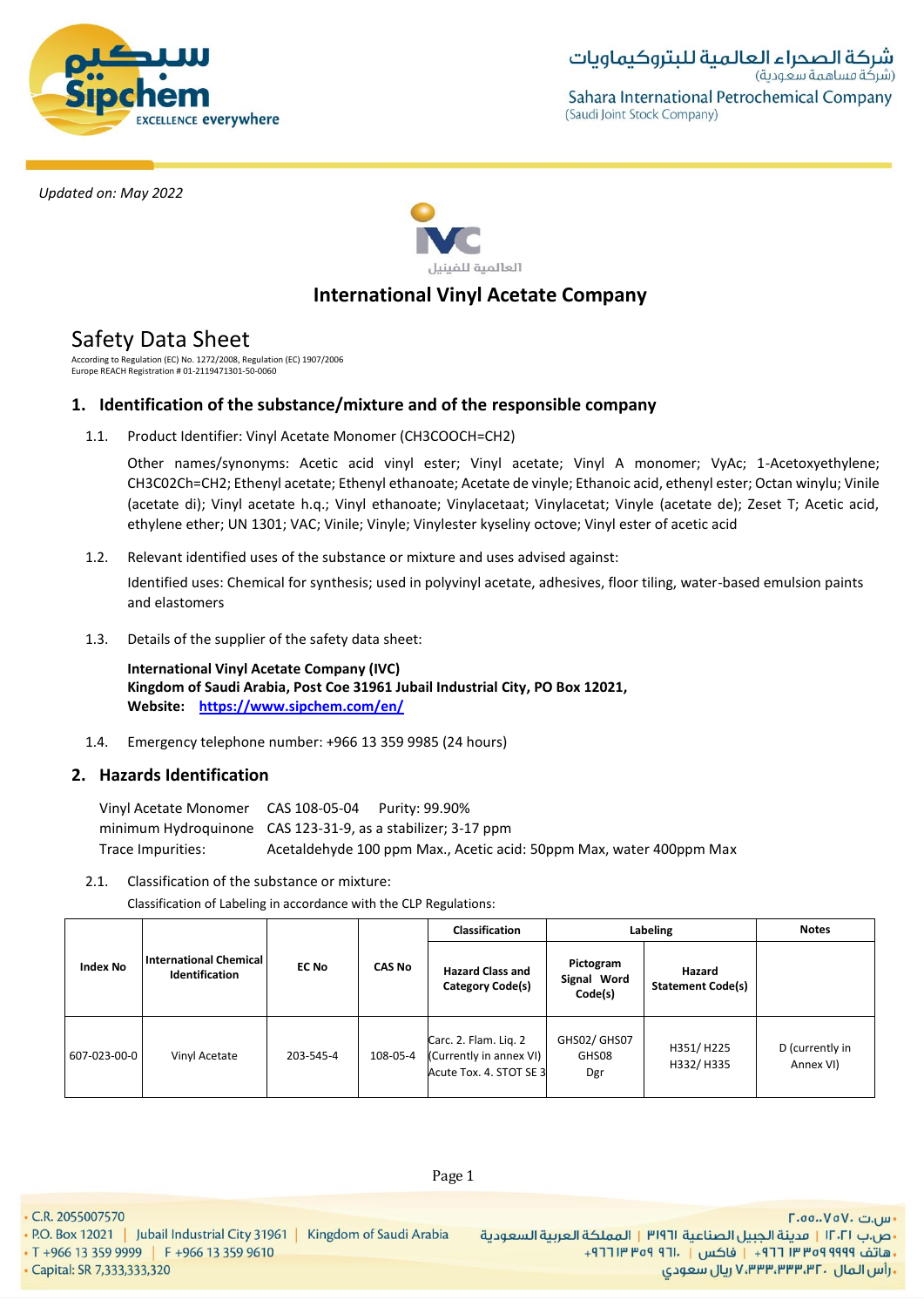

**Classification & Labeling in accordance with Directive 67/548/EEC:**

| <b>Index No</b> | <b>International Chemical</b><br><b>EC No</b><br><b>Identification</b> |           | <b>CAS No</b> | <b>Classification</b> | Labeling           | <b>Notes</b>                 |  |
|-----------------|------------------------------------------------------------------------|-----------|---------------|-----------------------|--------------------|------------------------------|--|
|                 | Vinyl acetate                                                          | 203-545-4 | 108-05-4      | Carc. Cat. 3; R40     | F: Xn              | D (currently in<br>Annex VI) |  |
| 607-023-00-0    |                                                                        |           |               | F; R11 (currently in  | R: 11-20-37-40     |                              |  |
|                 |                                                                        |           |               | Annex VI)             | $S: (2-) 36/37-46$ |                              |  |

# **Classification according to Regulation 1272/2008/EC (CLP)**

**Basis for Classification** This substance is classified based on Directive 1272/2008/EC and its amendments (CLP Regulation, GHS)

| <b>GHS Classification</b>                                 |            |
|-----------------------------------------------------------|------------|
| Hazards                                                   | Category   |
| Flammable liquid                                          | Category 2 |
| Acute inhalation toxicity                                 | Category 4 |
| Carcinogenicity                                           | Category 2 |
| Specific target organ systemic toxicity (single exposure) | Category 3 |

**Symbols**



**Signal Word:** Danger

### **Hazard Statements**

- **H225**  Highly flammable liquid and vapor
- **H332** Harmful if inhaled
- **H335**  May cause respiratory irritation
- **H351** Suspected of causing cancer

### **Precautionary Statements**

- **P201** Obtain special instructions before use
- **P202** Do not handle until all safety precautions have been read and understood
- **P210** Keep away from heat/sparks/open flames/hot surfaces. No smoking
- **P235** Keep cool
- **P240** Ground/bond container and receiving equipment
- **P241** Use explosion-proof electrical/ ventilating/ lighting/ equipment
- **P242** Use only non-sparking tools
- **P243** Take precautionary measures against static discharge
- **P261** Avoid breathing dust/ fume/ gas/ mist/ vapors/ spray
- **P271** Use only outdoors or in a well-ventilated area
- **P281** Use personal protective equipment as required

**P303** + **P361** + **P353** - IF ON SKIN (or hair): Remove/ Take off immediately all contaminated clothing. Rinse skin with water/ shower

**P304** + **P340** - IF INHALED: Remove to fresh air and keep at rest in a position comfortable for breathing

Page 2

• C.R. 2055007570

| 2.2055007570                                                          | $\Gamma$ .00 $\vee$ o $\vee$ . سریت                                 |
|-----------------------------------------------------------------------|---------------------------------------------------------------------|
| 0. Box 12021   Jubail Industrial City 31961   Kingdom of Saudi Arabia | •ص.ب ١٢٠٢١   مدينة الجبيل الصناعية ٣١٩٦١   المملكة العربية السعودية |
| +966 13 359 9999 F +966 13 359 9610                                   | ، هاتف ٩٩٩٩ ٩٥٩ ١٣ ٣٣٣ ١٦   فاكس   ١٦٠٠ ٩٦ ١٣ ١٣ ١٣ +               |
| pital: SR 7,333,333,320                                               | ، رأس الـمال ، ۷٬۳۳۳٬۳۳۳٬۳۲ ریال سعودی                              |

· Capital: SR 7,333,333,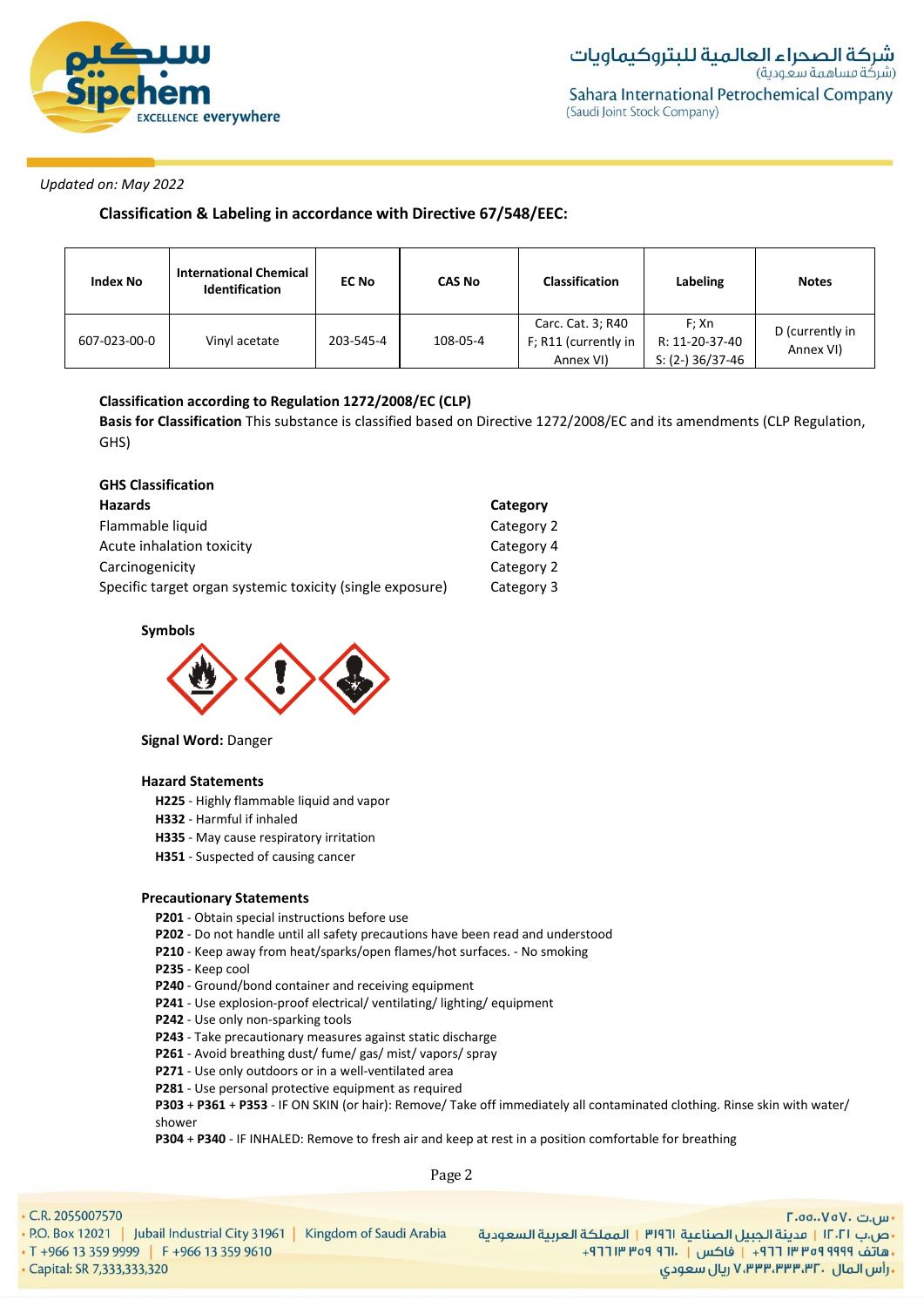

- **P308** + **P313** IF exposed or concerned: Get medical advice/ attention
- **P312** Call a POISON CENTER or doctor/ physician if you feel unwell
- **P370** + **P378** In case of fire: Use water spray for extinction
- **P403** + **P233** Store in a well-ventilated place. Keep container tightly closed
- **P405** Store locked up
- **P501** Dispose of contents/container in accordance with local regulations

### **Other Hazards**

The substance does not meet the criteria for PBT / vPvB according to REACH, Annex XIII

# **SAFETY DATA SHEET**

**Emergency overview:** DANGER! EXTREMELY FLAMMABLE LIQUID AND VAPOR. FLAMMABLE. VAPOR MAY CAUSE FLASH FIRE. CAUSES RESPIRATORY TRACT AND EYE IRRITATION. MAY CAUSE SKIN IRRITATION. MAY CAUSE TARGET ORGAN DAMAGE BASED ON ANIMAL DATA. POSSIBLE CANCER HAZARD – MAY CAUSE CANCER, BASED ON ANIMAL DATA.

# **Potential chronic health effects:**

| $\ddot{\phantom{a}}$ | Classified A3 (proven for animals) by ACGIH               |
|----------------------|-----------------------------------------------------------|
|                      | 2B (possible for humans) by IARC                          |
|                      | Risk of Cancer depends on duration and level of exposure. |
| $\mathbf{L}$         | No known significant effects or critical hazards.         |
| $\mathbf{r}$         | No known significant effects or critical hazards.         |
|                      |                                                           |

- 2.2. Label: See table above.
- 2.3. Other hazards: None known.

# **3. Composition/information on ingredients**

| Formula   | C4H6O2       |
|-----------|--------------|
| CAS-No.   | 108-05-4     |
| Index-No. | 607-023-00-0 |
| EC-No.    | 203-545-4    |

# **4. First Aid Measures**

4.1. Description of first aid measures

### **Eye Contact:**

Check for and remove any contact lenses. Immediately flush eyes with plenty of water for at least 15 minutes, occasionally lifting the upper and lower eyelids. Get medical attention immediately.

#### **Skin Contact:**

In case of contact, immediately flush skin with plenty of water for at least 15 minutes while removing contaminated clothing and shoes. Wash clothing before reuse. Clean shoes thoroughly before reuse. Get medical attention immediately.

#### **Inhalation:**

• C.R. 2055007570

Page 3

- ص.ب IT، السعردية الجبيل الصناعية 1911 | المملكة العربية السعودية | 1961 P.O. Box 12021 | Jubail Industrial City 31961 | Kingdom of Saudi Arabia<br>- هاتف 1999 Pre 13 359 9999 | F +966 13 359 9610 . [19] Tre of 911. [19] 19 · Capital: SR 7,333,333,320

- س.ت ۷۵۷۰، ۲.۵۵.۰۷۵ ريال سعودي, ۷٬۳۳۳٬۳۳۳٬۳۲۰ ريال سعودي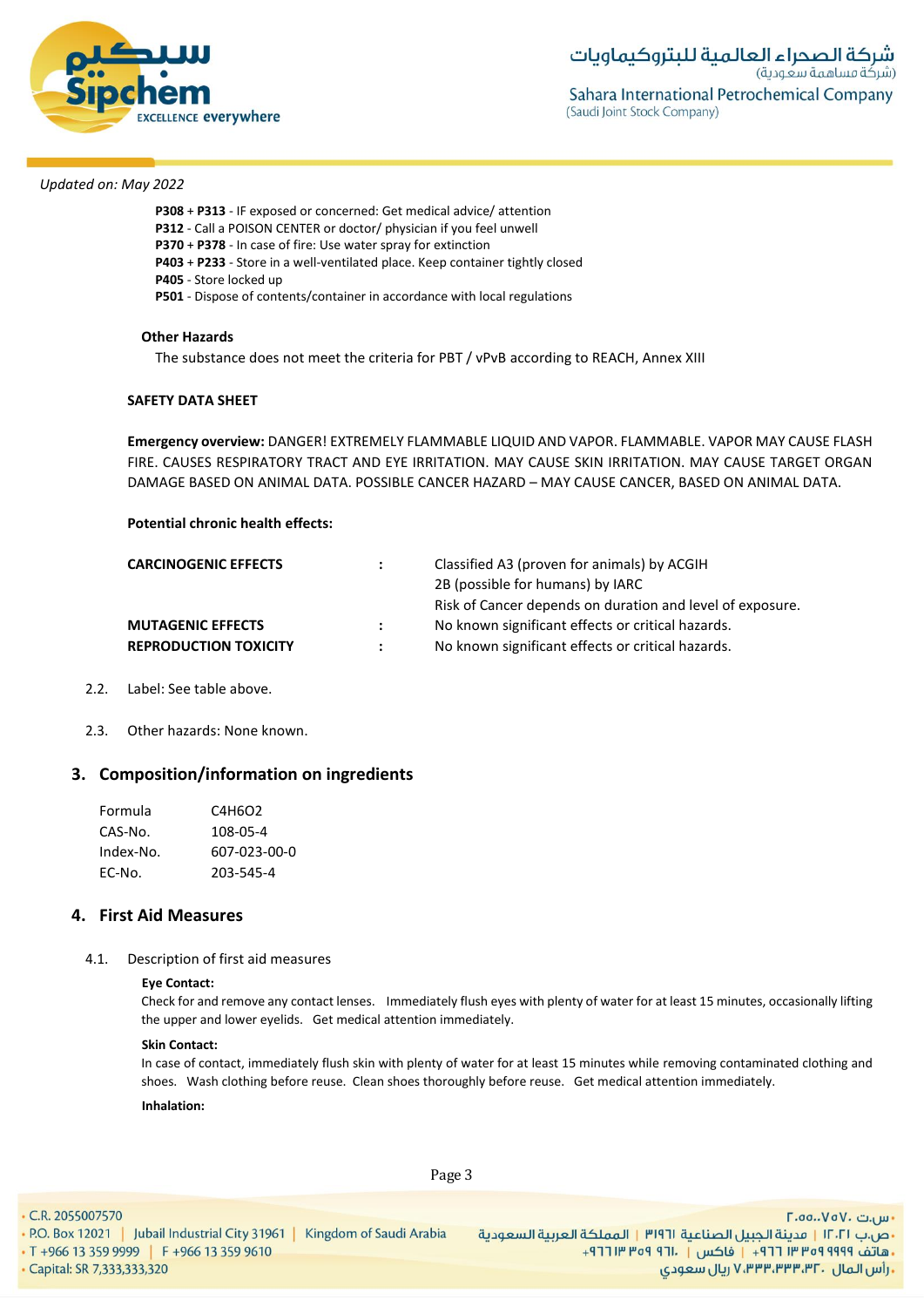

Move exposed person to fresh air. If not breathing, if breathing is irregular or if respiratory arrest occurs, provide artificial respiration or oxygen by trained personnel. Loosen tight clothing such as a collar, tie, belt or waistband. Get medical attention immediately.

#### **Ingestion:**

Wash out mouth and water. Do not induce vomiting unless directed to do so by medical personnel. Never give anything by mouth to an unconscious person. Get medical attention immediately.

### 4.2. Most important symptoms and effects, both acute and delayed:

Dizziness, Gastrointestinal disturbance, and drowsiness. Drying-out effect resulting in rough and chapped skin.

### 4.3. Indication of immediate medical attention and special treatment needed:

No additional information available.

# **5. Firefighting measures**

### 5.1. Extinguishing media

| Suitable extinguishing media    | Use dry chemical, CO2, water spray (fog) or foam |
|---------------------------------|--------------------------------------------------|
| Unsuitable extinguishing media: | Do no use a water jet.                           |

### 5.2. Special hazards arising from the substance or mixture:

Extremely flammable liquid. In a fire or if heated, a pressure increase will occur and the contain may burst, with risk of subsequent explosion. The vapor/gas is heavier than air and will spread along the ground. Vapors may accumulate in low or confined areas or travel a considerable distance to a source of ignition and flash back. Runoff to sewer may create fire or explosion hazard.

# 5.3. Advice for fire fighters:

*Special protective equipment for fire fighters:* Fire fighters should wear appropriate protective equipment and self-contained breathing apparatus (SCBA) with a full face-piece operated in positive pressure mode.

*Further information:* Promptly isolate the scene by removing all persons from the vicinity of the incident if there is a fire. No action shall be taken involving an personal risk or without suitable training. Move containers from fire area if this can be done without risk. Use water spray to keep fire-exposed containers cool. Do not allow fire extinguishing water to contaminate surface or groundwater systems.

# **6. Accidental release measures**

# 6.1. Personal precautions, protective equipment and emergency procedures:

*Advice for non-emergency personnel*: Evacuate the danger zone; follow emergency precautions. Secure emergency assistance immediately. Avoid contact with the material; do not breath vapors or aerosol. If possible, provide additional ventilation. *Advice for emergency responders*: Do not take action without proper training and emergency equipment. See Section 8 for additional information. Evacuate surrounding areas. Eliminate all ignition sources including flares and all open flames. Avoid all contact with spiller material. Maintain adequate ventilation and wear appropriate respiratory protection.

6.2. Environmental precautions:

Avoid dispersal of spilled material and runoff and contact with soil, waterways, drains and sewers. Inform the relevant authorities if the product has caused environmental pollution (sewers, waterways, soil or air).

6.3. Methods and materials for containment:

Page 4

• C.R. 2055007570 - ص.ب IT، السعردية الجبيل الصناعية 1911 | المملكة العربية السعودية | 1961 P.O. Box 12021 | Jubail Industrial City 31961 | Kingdom of Saudi Arabia<br>- هاتف 1999 Pre 13 359 9999 | F +966 13 359 9610 . [19] Tre of 911. [19] 19 · Capital: SR 7,333,333,320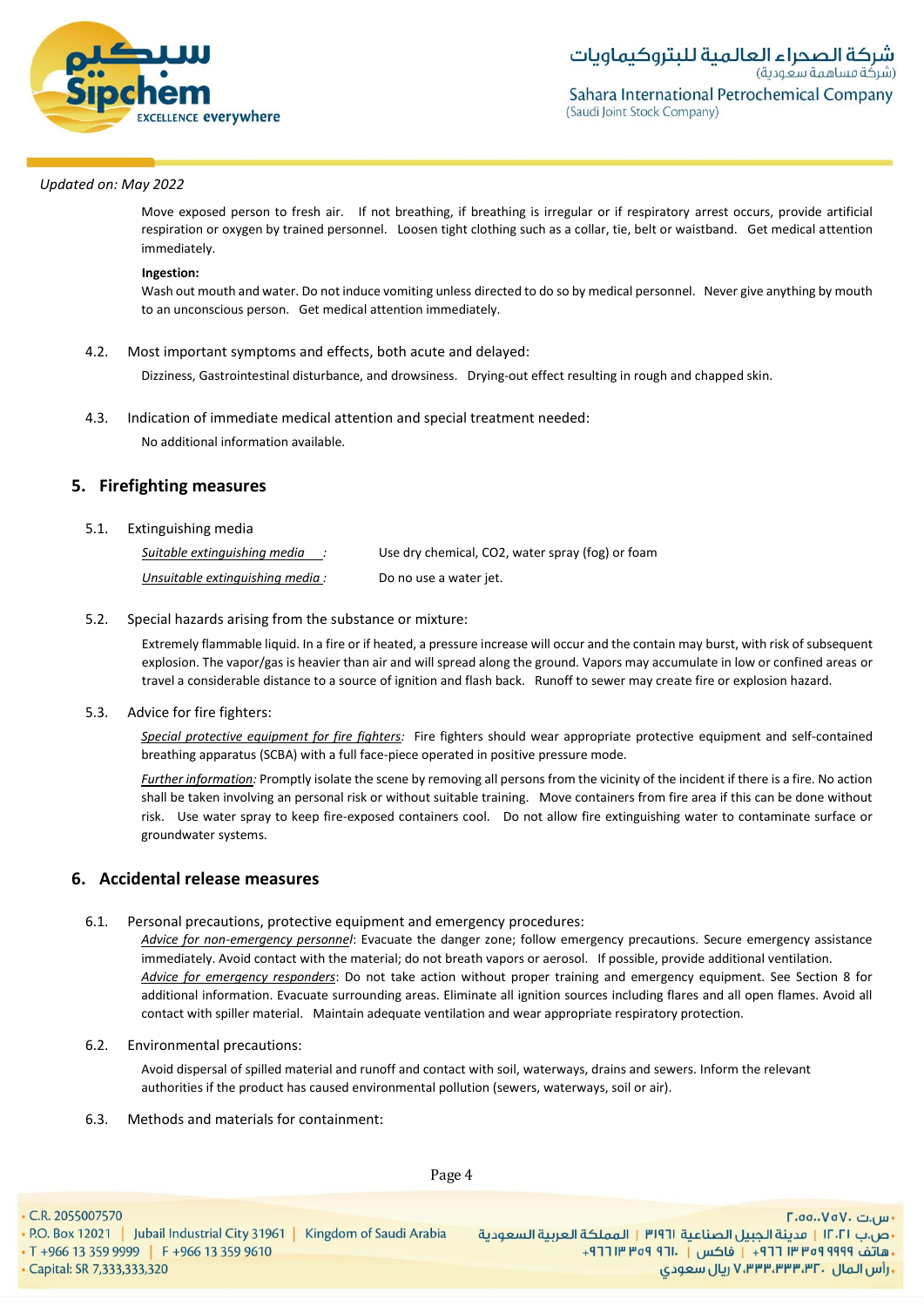

Stop leak if without risk. Move containers from spill area. Approach release from upwind. Prevent entry into sewers, surface waters, basements or confined areas. Wash spillage into effluent treatment plant. Contain and collect spillage using appropriate personal protective equipment. Chemical-resistant, impervious gloves complying with an approved standard should be worn at all times when handing chemical products or if a risk assessment indicates this is necessary. Collect and contain spillage with noncombustible, absorbent material (e.g. sand, earth, vermiculite or diatomaceous earth) and place in a container for disposal according to local regulations. Use spark-proof tools and explosion proof equipment. Contaminated absorbent material may pose the same hazard(s) as the spilled product.

# 6.4. Reference to other sections:

See disposal instruction 13 and exposure controls Section 8.

# **7. Handling and storage**

# 7.1. Precautions for safe handling:

Observe all label precautions. Use appropriate personal protective equipment (see section 8). Eating, drinking and smoking should be prohibited in areas where this material is handled, stored and processed. Workers should wash hands and face before eating, drinking and smoking. Do not get in eyes or on skin or clothing. Do not ingest. Avoid breathing vapor or mist. Use only with adequate ventilation. Wear appropriate respirator when ventilation is inadequate. Do not enter storage areas and confined spaces unless adequately ventilated. Keep in the original container or an approved alternative made from a compatible material, kept tightly closed when not in use. Store and use away from heat, sparks, open flame or any other ignition source. Use explosion-proof electrical (ventilating, lighting and material handling) equipment. Use non-sparking tools. Take precautionary measures against electrostatic discharges. To avoid fire or explosion, dissipate static electricity during transfer by grounding and bonding containers and equipment before transferring material. Empty containers retain product residue and can be hazardous. Do not reuse container.

*Advice on protection against fire and explosion:* Keep away from flames and sources of ignition – including static.

### 7.2. Conditions for safe storage, including any incompatibilities:

Store in accordance with local regulations. Store in a segregated and approved area. Store in original container protected from direct sunlight in a dry, cool and well-ventilated area, away from incompatible materials (see section 10) and food and drink. Eliminate all ignition sources. Separate from oxidizing materials. Keep container tightly closed and sealed until ready for use. Containers that have been opened must be carefully resealed and kept upright to prevent leakage. Do not store in unlabeled containers. Use appropriate containment to avoid environmental contamination.

# 7.3. Specific end uses:

No other additional special end uses are anticipated.

# **8. Exposure controls/personal protection**

# 8.1. Control parameters:

Personal, workplace or environmental monitoring may be necessary to ensure exposures are below recommended and legal limits.

Exposure limits: **ACGIH TLV (United States, 1/2009)** STEL: 53 mg/m<sup>3</sup> 15 minute(s) STEL: 15 ppm 15 minute(s) TWA: 35 mg/ $m<sup>3</sup>$  8 hour(s) TWA: 10 ppm 8 hour(s)

Page 5

• C.R. 2055007570

- ص.ب IT، السعردية الجبيل الصناعية 1911 | المملكة العربية السعودية | 1961 P.O. Box 12021 | Jubail Industrial City 31961 | Kingdom of Saudi Arabia<br>- هاتف 1999 Pre 13 359 9999 | F +966 13 359 9610 . [19] Tre of 911. [19] 19

• Capital: SR 7,333,333,320

اس.ت ۷۵۷۰-۲.٥٥ **, رأس المال ۷٬۳۳۳٬۳۳۳٬۳۲۰ ریال سعودی**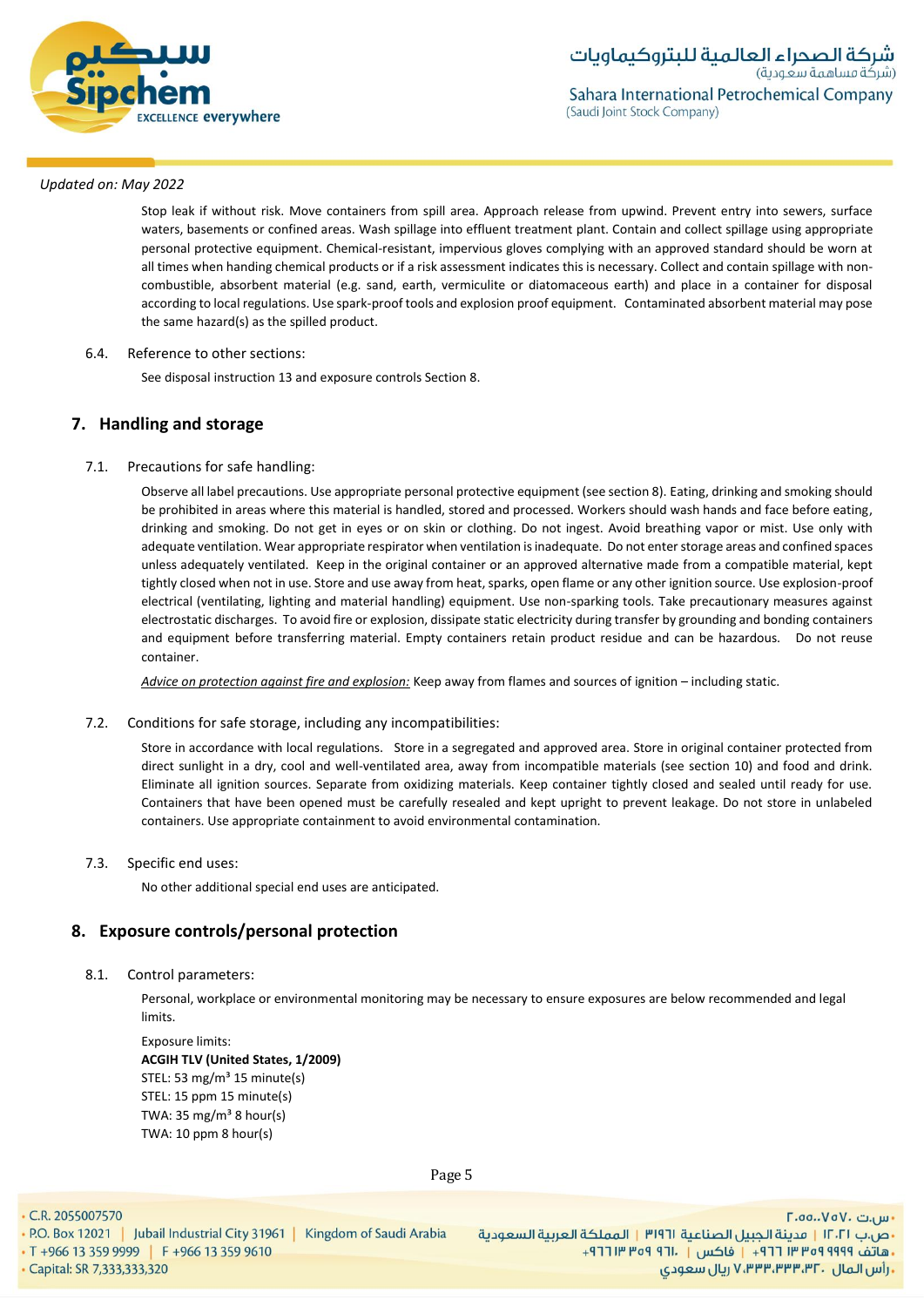

# **NIOSH REL (United States, 6/2009)**

CEIL:  $15 \text{ mg/m}^3$  15 minute(s) CEIL: 4 ppm 15 minute(s)

### **OSHA PEL 1989 (United States, 3/1989)**

STEL:  $60 \text{ mg/m}^3$  15 minute(s) STEL: 20 ppm 15 minute(s) TWA: 30 mg/m $38$  hour(s) TWA: 10 ppm 8 hour(s)

#### **EC Exposure Limit Values**

EU TWA:  $17.6$  mg/m<sup>3</sup> (5 ppm) 8 hour(s) EU STEL: 35.5 mg/m<sup>3</sup> 10 ppm) 15 minute(s)

Germany has a national OEL of 18 mg/m<sup>3</sup> (5 ppm). The maximum allowable concentration (MAC's) for Australia, Belgium, Finland, the Netherlands, Sweden and Switzerland for vinyl acetate is 30 mg/m<sup>3</sup> (10 ppm). The MAC in the USSR, Poland, and Yugoslavia is 10 mg/m<sup>3</sup> (2.8 ppm). The Romanian limits consist of avg. and max concentration of 50 and 100 mg/m<sup>3</sup> (14 and 28 ppm).

### 8.2. Exposure controls:

Use only with adequate ventilation. Use process enclosures, local exhaust ventilation or other engineering controls to keep worker exposure to airborne contaminants below any recommended or statutory limits. The engineering controls also need to keep gas, vapor or dust concentrations below any lower explosive limits. Use explosion-proof ventilation equipment.

Engineering measures: Use only with adequate ventilation. Use process enclosures, local exhaust ventilation or other engineering controls to keep worker exposure to airborne contaminants below any recommended or statutory limits. The engineering controls also need to keep gas, vapor or dust concentrations below any lower explosive limits. Use explosion-proof ventilation equipment.

Individual protection measures:

*Hygiene measures:* Wash hands, forearms and face thoroughly after handling chemical products, before eating, smoking and using the lavatory and at the end of the working period. Appropriate techniques should be used to remove potentially contaminated clothing. Discard contaminated clothing or wash thoroughly before reusing. Ensure that eyewash stations and safety showers are close to the workstation location*.*

*Eye/face protection:* Safety eyewear complying with an approved standard should be used when a risk assessment indicates this is necessary to avoid exposure to liquid splashes, mists or dusts.

*Hand protection:* Chemical-resistant, impervious gloves complying with an approved standard should be worn at all times when handling chemical products if a risk assessment indicates this is required.

### *Splash contact:*

*Glove material:* butyl rubber Glove thickness: 0.7 mm or thicker Break through time: > 240 minutes

*Other protective equipment:* Flame retardant antistatic protective clothing

*Respiratory protection:* A properly fitted air purifying respirator or air supply respirator should be worn if a risk assessment indicates that respiratory protection is necessary. Respirator selection must be based upon known or measured levels of exposure.

*Environmental exposure controls:* Ventilation and engineering controls to protect workers and ventilate work area to at or below recommended employee exposure levels. Technical measures are preferred over use of personal protective equipment. Environmental controls, such as scrubber or thermal oxidizer may be required to prevent process releases to the atmosphere. Do not empty into drains—risk of explosion.

• C.R. 2055007570

Page 6

• Capital: SR 7,333,333,320

 $\Gamma$ .00.. $V$ o $V$ . سى - ص.ب IT، السعردية الجبيل الصناعية 1911 | المملكة العربية السعودية | 1961 P.O. Box 12021 | Jubail Industrial City 31961 | Kingdom of Saudi Arabia<br>- هاتف 1999 Pre 13 359 9999 | F +966 13 359 9610 . [19] Tre of 911. [19] 19 **. رأس المال ۷٬۳۳۳٬۳۳۳٬۳۲۰ ریال سعودی**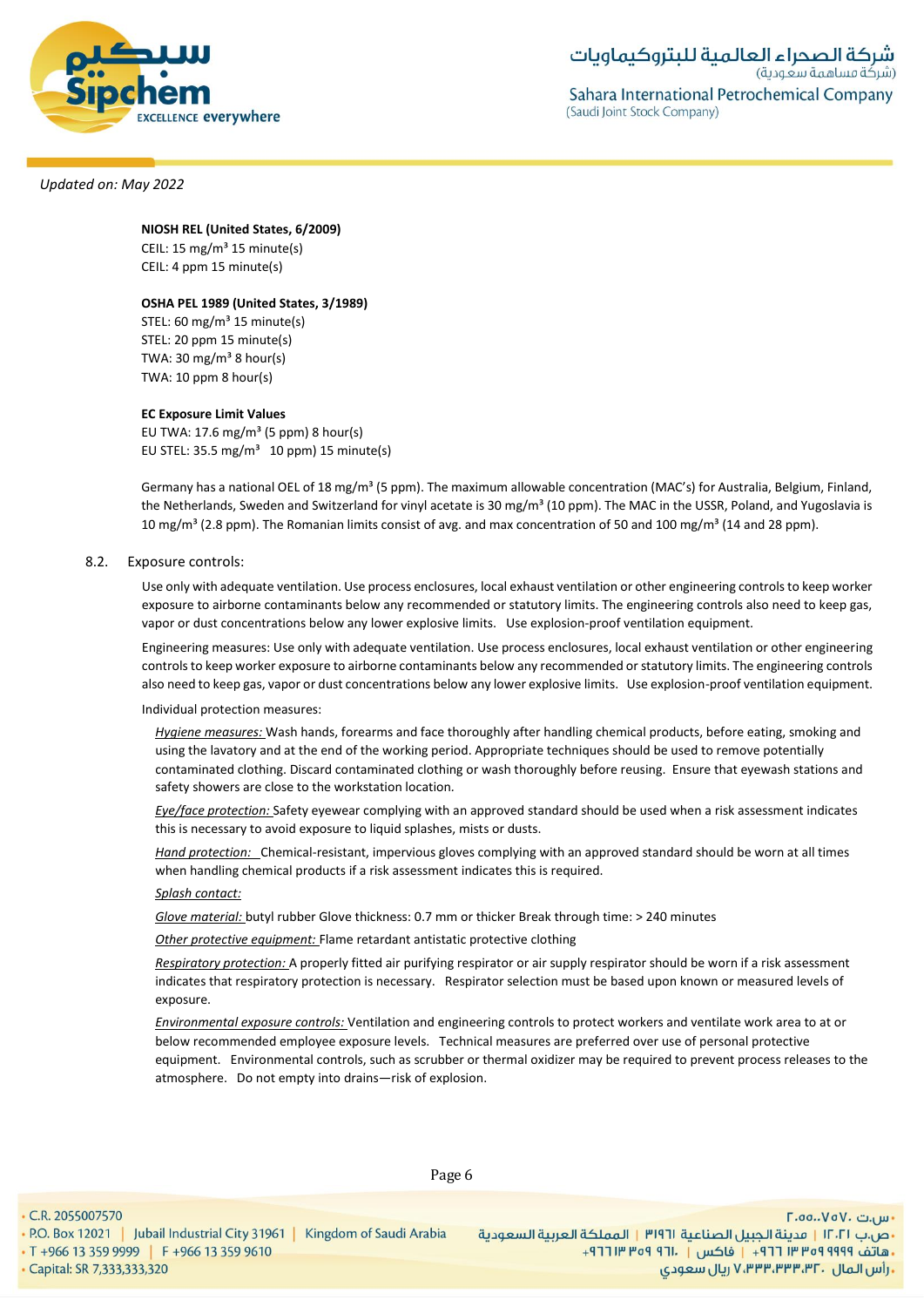

# **9. Physical and chemical properties**

9.1. Information on basic physical and chemical properties:

**Physical State:** Liquid **Color:** Colorless **Odor:** Pleasant fruity odor **Melting point:** -93°C **Boiling point:** 71-73°C (at 1.013hPa, Method: DIN 51755) **Flash point:** -8°C **Lower explosion limit:** 2.6% (V) **Upper explosion limit:** 13.4% (V) **Critical temperature:** 252° C **Relative density:** 0.93 g/cm3 at 20° C **Water solubility:** 20 g/l at 20° C **Partition coefficient:** n-octanol/water: log Pow 0.73 (bioaccumulation not expected) **Viscosity:** 0.43 mPa s at 20° C **VOC content:** 100% (w/w)

# **10. Stability and reactivity**

10.1. Reactivity:

Vinyl acetate monomer reacts with polymerization initiators: hydrogen peroxide, oxygen and peroxy compounds. Maintain hydroquinone inhibitors during storage and handling to prevent exothermic reactions.

10.2. Chemical stability:

The product will react with heat, moisture and light (light sensitive). Hydroquinone is added as a stabilizer to prevent polymerization or hazardous reactions.

10.3. Possibility of hazardous reactions:

Vinyl acetate monomer reacts exothermically with aldehydes, aluminum oxide, strong alkalis, toluene, water and acids.

10.4. Conditions to avoid:

Avoid heat, exposure to light, and warming product in storage to near product flash point.

10.5. Incompatible materials:

Unstabilized product is highly reactive with oxidizing materials, acids, alkalis and moisture.

10.6. Hazardous decomposition products:

Under normal conditions of storage and use, hazardous decomposition products should not be produced. Peroxides may be produced under uncontrolled fire conditions.

# **11. Toxicological information**

11.1. Information on toxicological effects:

*Acute oral toxicity LD50 rat: 2900 mg/kg (RTECS) Acute inhalation toxicity: 13.1 mg/kg 4 hours (IUCLID) Acute dermal toxicity LD50 rabbit: 2.335 mg/kg (RTECS)*

Page 7

· Capital: SR 7,333,333,320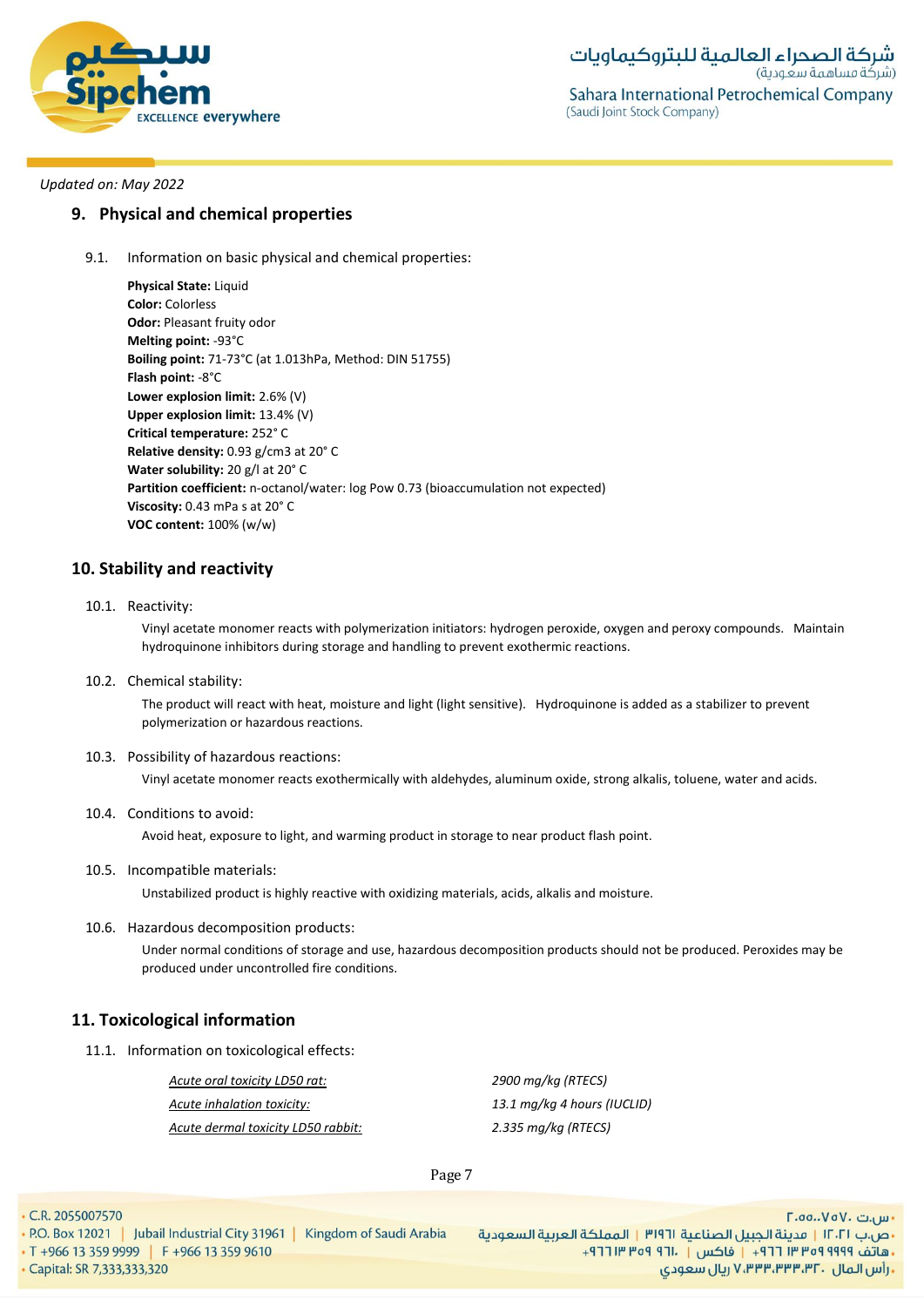

| Skin irritation:                                  |                                                     | Drying of skin noted                                                                     |  |  |  |
|---------------------------------------------------|-----------------------------------------------------|------------------------------------------------------------------------------------------|--|--|--|
| Genotoxicity in vitro:                            |                                                     |                                                                                          |  |  |  |
| Ames test:                                        |                                                     | negative (OECD Test Guideline 471)                                                       |  |  |  |
| Mutagenicity (mammal cell test):                  |                                                     | positive (IUCLID)                                                                        |  |  |  |
| Specific target organ toxicity - single exposure: |                                                     | The substance is not classified as a specific target<br>organ toxicant, single exposure. |  |  |  |
|                                                   | Specific target organ toxicity - repeated exposure: | The substance is not classified as a target organ                                        |  |  |  |
| Aspiration hazard:                                |                                                     | toxicant, repeated exposure. No information<br>available                                 |  |  |  |
| 11.2. Additional information:                     |                                                     |                                                                                          |  |  |  |
| After uptake of large quantities:                 |                                                     |                                                                                          |  |  |  |
| Systemic effects<br>$\ddot{\phantom{a}}$          |                                                     | Dizziness, drowsiness; absorption can result in damage to liver and kidney.              |  |  |  |
| Effect potentiated by:                            | Ethanol                                             |                                                                                          |  |  |  |
| Further data<br>$\ddot{\phantom{a}}$              |                                                     | Handle using good occupational and environmental health practices.                       |  |  |  |

# **12. Ecological information**

| 12.1. Toxicity                                       |                                           |
|------------------------------------------------------|-------------------------------------------|
| Toxicity in fish LC50:                               | 14 mg/l (ECOTOX: 96 hour, fathead minnow) |
| Toxicity to daphnia and other aquatic invertebrates: | 330 mg/; (IUCLID: 24 hour, water fleas)   |

- 12.2. Persistence and degradability: Readily biodegradable 82% (OECD Test Guideline 301C, 14 day)
- 12.3. Bio accumulative potential: Not expected (experimental log Pow: 0.73)
- 12.4. Mobility in soil: No information available.
- 12.5. Results of PBT and vPvB assessment: Assessment not available.
- 12.6. Other adverse effects: No additional environmental adverse effects are known.
- 12.7. Additional ecological information:

Do not allow product to enter surface waters, wastewater or soil.

# **13. Disposal considerations**

*Waste treatment methods:* The generation of waste should be avoided or minimized wherever possible. Empty containers or liners may retain some product residues. This material and its container must be disposed of in a safe way. Dispose of surplus and non-recyclable products via a licensed waste disposal contractor. Disposal of this product, solutions and any byproducts should at all times comply with the requirements of environmental protection and waste disposal legislation and any regional local authority requirements. Avoid dispersal of spilled material and runoff and contact with soil, waterways, drains and sewers.

Page 8

• C.R. 2055007570

- س.ت ۷۵۷۰، ۲.۵۵.۰۷۵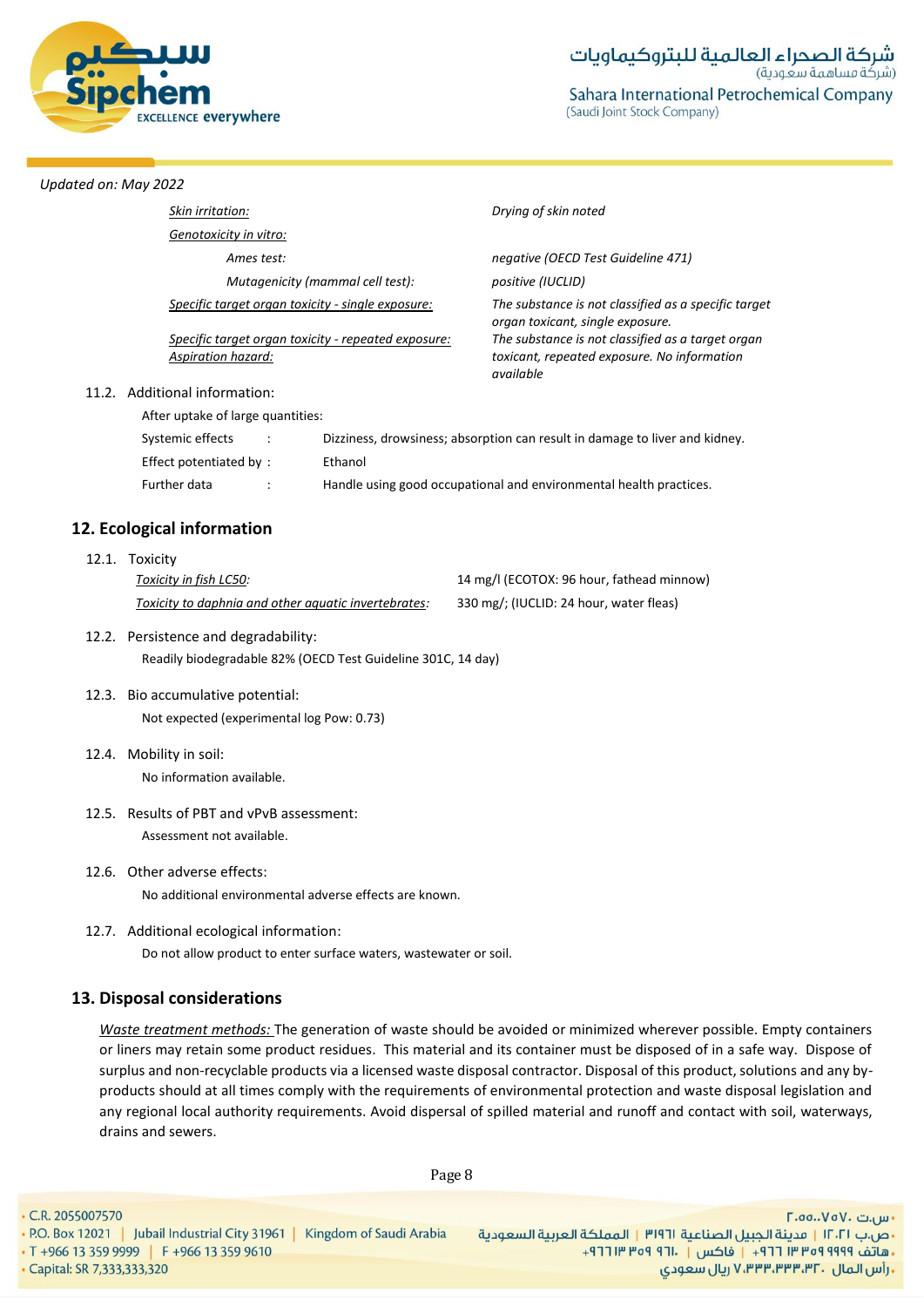

# **14. Transport Information**

The transport regulations are cited according to international and/or harmonized transport regulations. Possible national deviations and country specific requirements are not considered.

**U.S. DOT Shipping Name:** Vinyl acetate, stabilized **Hazard Class:** 3 **UN/NA #:** UN1301 **Packing Group:** II **Required Label(s):** 3

**TDG Information Shipping Name:** Vinyl acetate, stabilized

**Hazard Class:** 3 **UN #:** UN1301 **Packing Group:** II **Required Label(s):** 3

**ADR Information Shipping Name:** Vinyl acetate, stabilized **Hazard Class:** 3 **UN #:** UN1301 **Packing Group:** II **Required Label(s):** 3

#### **ADR Tunnel Code Restrictions**

This list contains tunnel restriction codes for those substances and/or chemically related entries which are found in chapter 3.2 of the ADR regulations. **VINYL ACETATE (108-05-4) Restriction(s):** D/E [UN1301] (II)

**RID Information Shipping Name:** Vinyl acetate, stabilized **Hazard Class:** 3 **UN #:** UN1301 **Packing Group:** II **Required Label(s):** 3 **IATA Information Shipping Name:** Vinyl acetate, stabilized **Hazard Class:** 3 **UN #:** UN1301 **Packing Group:** II **Required Label(s):** 3

**ICAO Information Shipping Name:** Vinyl acetate, stabilized **Hazard Class:** 3

**UN #:** UN1301 **Packing Group:** II **Required Label(s):** 3

**IMDG Information Shipping Name:** Vinyl acetate, stabilized **Hazard Class:** 3 **UN #:** UN1301 **Packing Group:** II

Page 9

• C.R. 2055007570

· Capital: SR 7,333,333,320

- س.ت ۷۵۷۰، ۲.۵۵.۰۷۵ - ص.ب IT، 1 | مدينة الجبيل الصناعية 1191 | المملكة العربية السعودية | P.O. Box 12021 | Jubail Industrial City 31961 | Kingdom of Saudi Arabia<br>- هاتف 1999 Pred 117 + | فاكس | .111 Pred 11 +966 13 359 9610 | . T +966 13 359 ريال سعودي, ۷٬۳۳۳٬۳۳۳٬۳۲۰ ريال سعودي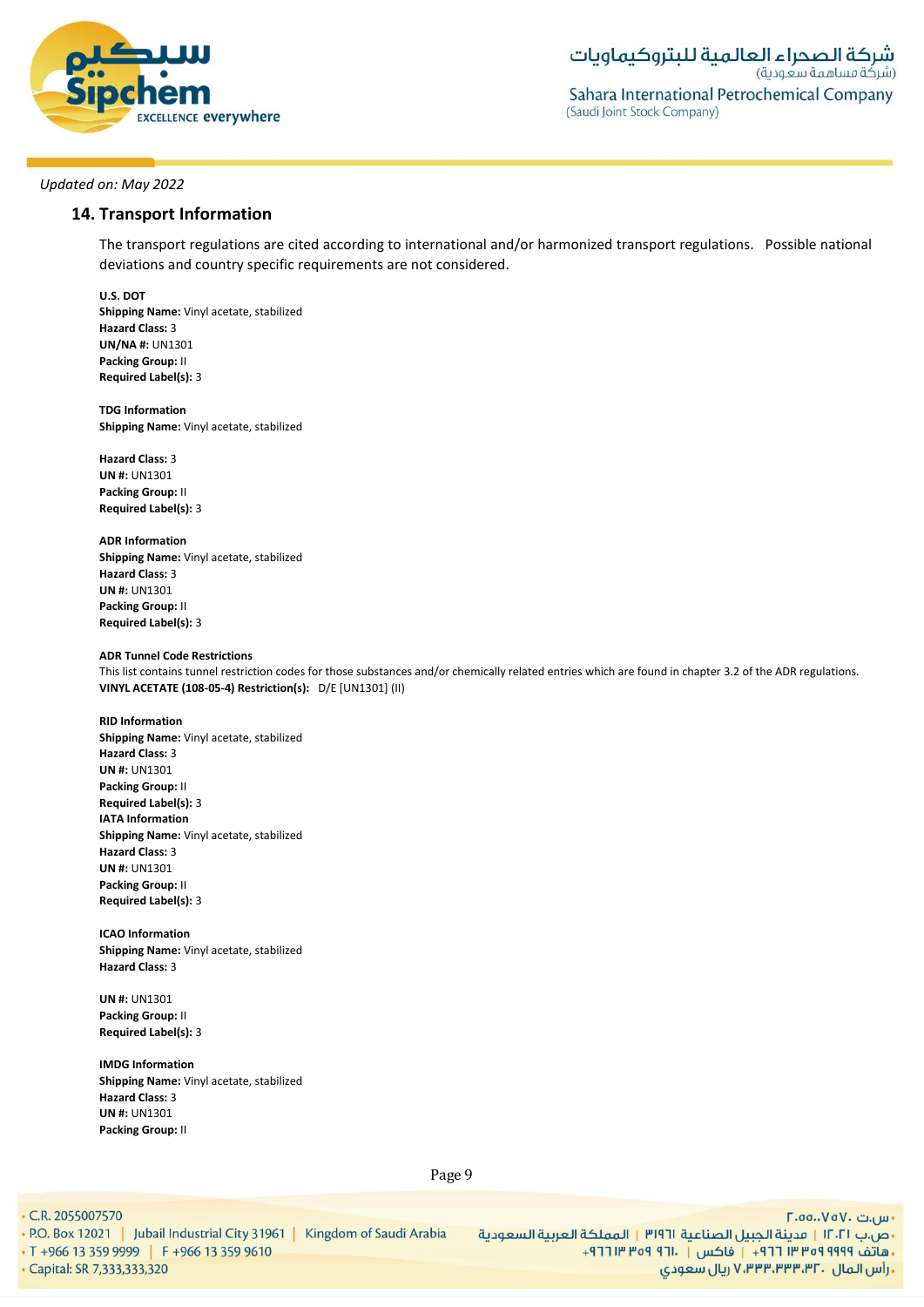

**شركة الصحراء العالمية للبتروكيماويات**<br>(شركة مساهمة سعودية) Sahara International Petrochemical Company (Saudi Joint Stock Company)

# *Updated on: May 2022*

# **15. Regulatory information**

15.1. Safety, health and environmental regulations/legislation specific for the substance or mixture:

# **U.S. Federal Regulations**

This material contains one or more of the following chemicals required to be identified under SARA Section 302 (40 CFR 355 Appendix A), SARA Section 311/312 (40 CFR 370.21), SARA Section 313 (40 CFR 372.65), CERCLA (40 CFR 302.4), TSCA

12(b), and/or require an OSHA process safety plan.

| <b>VINYL ACETATE (108-05-4) SARA 302</b>                                   | $: 1000$ lb. TPQ                     |  |  |  |  |
|----------------------------------------------------------------------------|--------------------------------------|--|--|--|--|
| <b>SARA 313</b>                                                            | : 0.1 % de minimis concentration     |  |  |  |  |
| <b>CERCLA</b>                                                              | : 5000 lb final RQ; 2270 kg final RQ |  |  |  |  |
| <b>SARA 304</b>                                                            | $: 5000$ lb EPCRA RQ                 |  |  |  |  |
| SARA Section 311/312 (40 CFR 370 Subparts B and C)                         |                                      |  |  |  |  |
| Acute Health: Yes Chronic Health: Yes Fire: Yes Pressure: No Reactive: Yes |                                      |  |  |  |  |

### **U.S. State Regulations**

The following components appear on one or more of the following state hazardous substances lists:

| Component     | CAS      | CA  | МA  | MN  | ΝI  | РA  |
|---------------|----------|-----|-----|-----|-----|-----|
| VINYL ACETATE | 108-05-4 | Yes | Yes | Yes | Yes | Yes |

Not listed under California Proposition 65

### **Canadian WHMIS Ingredient Disclosure List (IDL)**

Components of this material have been checked against the Canadian WHMIS Ingredients Disclosure List. The List is composed of chemicals which must be identified on MSDSs if they are included in products which meet WHMIS criteria specified in the Controlled Products Regulations and are present above the threshold limits listed on the IDL.

### **VINYL ACETATE (108-05-4)** 1 %

**Germany Water Classification VINYL ACETATE (108-05-4)** ID Number 203, hazard class 2 - hazard to waters

### **Symbol(s)**

**F** Highly Flammable

#### **Risk Phrases**

**R11** Highly flammable.

Page 10

• C.R. 2055007570

· Capital: SR 7,333,333,320

- س.ت ۷۵۷۰، ۲.۵۵.۰۷۵ - ص.ب IT، السعردية الجبيل الصناعية 1911 | المملكة العربية السعودية | 1961 P.O. Box 12021 | Jubail Industrial City 31961 | Kingdom of Saudi Arabia<br>- هاتف 1919 Pre 13 359 9999 | F +966 13 359 9610 . و 1964 T +966 13 359 961 . رأس المال ، ۷٬۳۳۳٬۳۳۳٬۳۲ ريال سعودي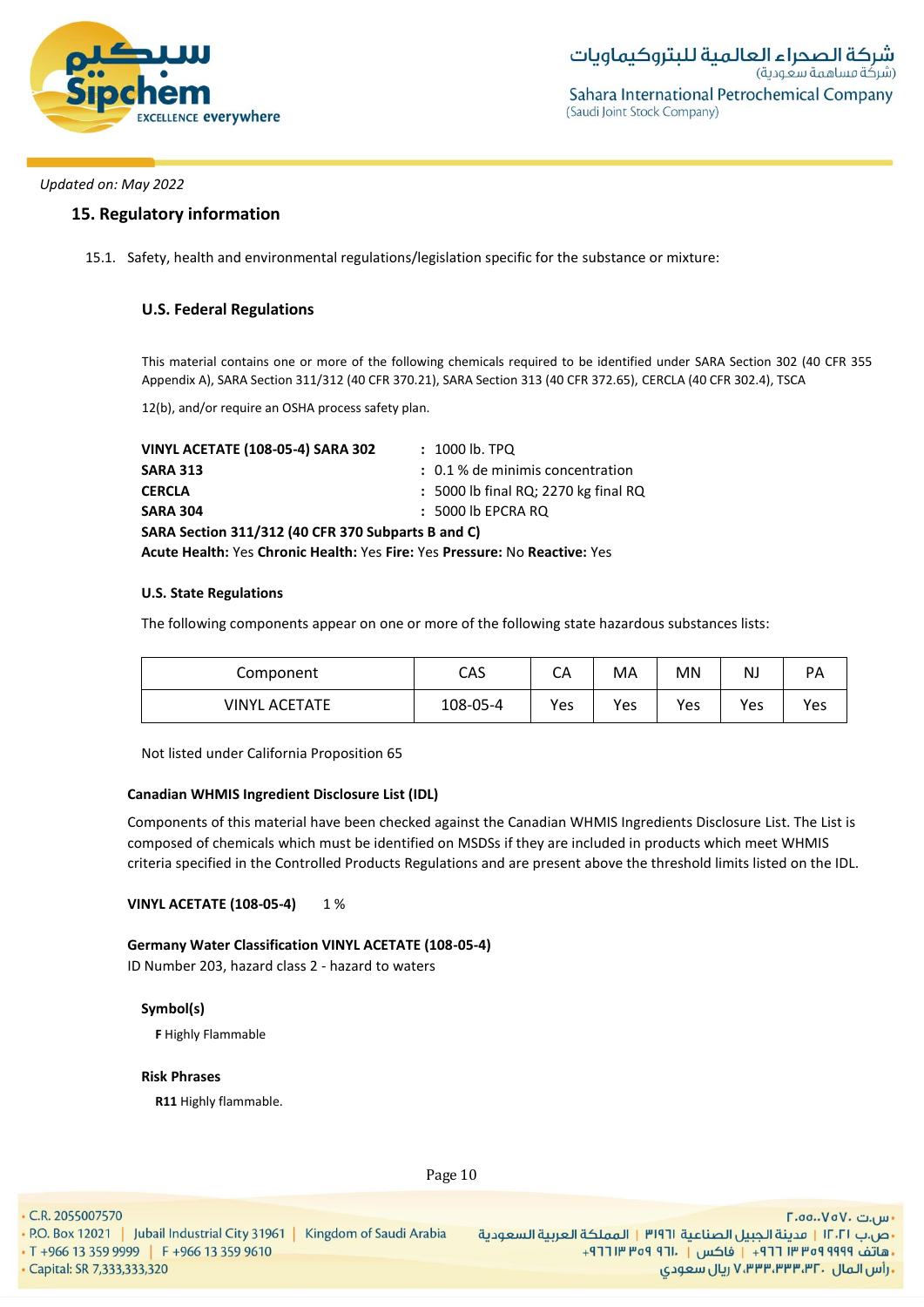

# **Safety Phrases**

**S2** Keep out of the reach of children.

**S16** Keep away from sources of ignition - No smoking.

**S23** Do not breathe gas, fumes, vapor, or spray.

**S29** Do not empty into drains.

**S33** Take precautionary measures against static discharges.

# **Component Analysis - Inventory**

| Component            | CAS      | US  | СA         | EU  | AL  | PH  | JP  | KR  | C٨  | NZ  |
|----------------------|----------|-----|------------|-----|-----|-----|-----|-----|-----|-----|
| <b>VINYL ACETATE</b> | 108-05-4 | Yes | <b>DSL</b> | EIN | Yes | Yes | Yes | Yes | Yes | Yes |

# **Globally Harmonized System of Classification and Labelling (GHS)**

The listed component(s) of this material have been checked for country-specific published classifications according to the Globally Harmonized

System of Classification and Labelling (GHS). The results of the queries are displayed below. Please see the individual country listings, as additional interpretations or reference information may be available.

### **Australia GHS Classifications**

No published information available. This material may be hazardous according to published criteria for classification.

# **European Union GHS Classifications**

Classifications below according to Regulation (EC) No 1272/2008 on classification, labelling and packaging of substances and mixtures (CLP).

# **VINYL ACETATE (108-05-4)**

Flammable liquids - Category 2 **H225** Highly flammable liquid and vapour.

### **European Union GHS Labelling Information**

Labelling information below is according to Regulation (EC) No 1272/2008 on classification, labelling and packaging of substances and mixtures (CLP).

# **VINYL ACETATE (108-05-4)**

**Symbol(s):**



Page 11

• C.R. 2055007570

· Capital: SR 7,333,333,320

- س.ت ۷۵۷۰، ۲.۵۵.۰۷۵ - ص.ب IT، السعردية الجبيل الصناعية 1911 | المملكة العربية السعودية | 1961 P.O. Box 12021 | Jubail Industrial City 31961 | Kingdom of Saudi Arabia<br>- هاتف 1919 Pre 13 359 9999 | F +966 13 359 9610 . و 1964 T +966 13 359 961 **. رأس المال ۷٬۳۳۳٬۳۳۳٬۳۲۰ ریال سعودی**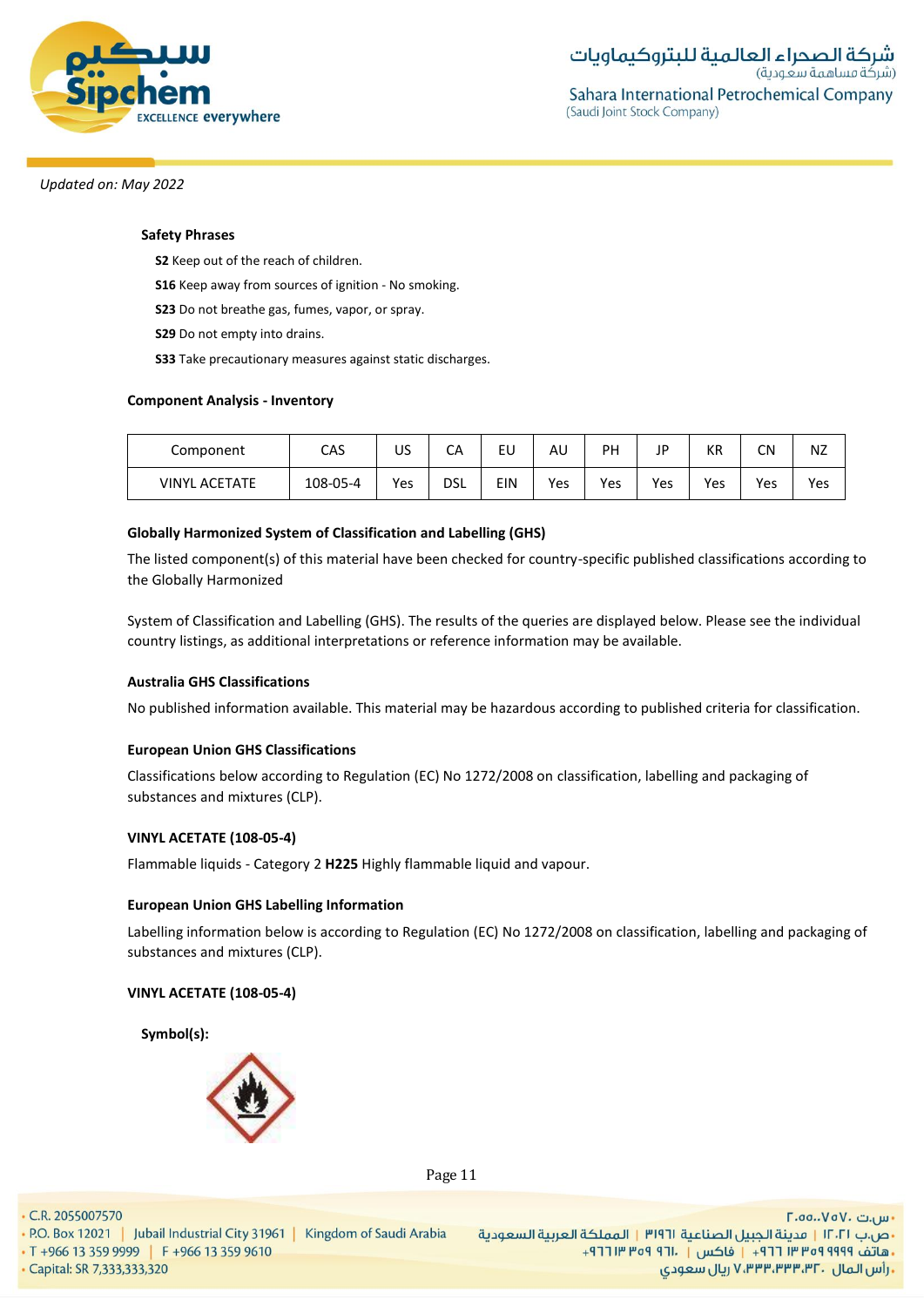

# **Signal Word:** Danger

# **Hazard(s)**:

**H225**: Highly flammable liquid and vapour

# **Prevention:**

**P233**: Keep container tightly closed.

**P210**: Keep away from heat/sparks/open flames/hot surfaces. - No smoking.

**P240**: Ground/Bond container and receiving equipment.

**P241**: Use explosion-proof electrical/ventilating/lighting/.../equipment.

**P242**: Use only non-sparking tools.

**P243**: Take precautionary measures against static discharge.

**P280**: Wear protective gloves/protective clothing/eye protection/face protection.

### **Response:**

**P303+P361+P353**: IF ON SKIN (or hair): Remove/Take off immediately all contaminated clothing. Rinse skin with water/shower.

**P370+P378**: In case of fire: Use ... for extinction.

### **Storage:**

**P403+P235**: Store in a well-ventilated place. Keep cool.

# **Disposal:**

**P501**: Dispose of contents/container to ...

# **Japan GHS Classifications**

Classifications below published under Japan's Chemicals Classification Program according to the Globally Harmonized System of Classification Labelling of Chemicals (GHS).

# **VINYL ACETATE (108-05-4)**

| Flammable liquids -                                  | Category 2  | H225 Highly flammable liquid and vapour. Self-reactive |
|------------------------------------------------------|-------------|--------------------------------------------------------|
|                                                      |             | substances and mixtures - Type G                       |
| Acute toxicity - Inhalation - Vapour -               | Category 4  | <b>H332</b> Harmful if inhaled.                        |
| Skin corrosion/irritation -                          | Category 2  | <b>H315</b> Causes skin irritation.                    |
| Serious eye damage/eye Irritation -                  | Category 2A | H319 Causes serious eye irritation.                    |
| Germ cell mutagenicity -                             | Category 2  | H341 Suspected of causing genetic defects.             |
| Carcinogenicity -                                    | Category 2  | H351 Suspected of causing cancer.                      |
| Specific target organ toxicity - Single exposure -   | Category 3  | H335 Maycause respiratory irritation.                  |
| Specific target organ toxicity - Single exposure -   | Category 3  | H336 May cause drowsiness or dizziness.                |
| Specific target organ toxicity - Repeated exposure - | Category 2  | H373 May cause damage to respiratory system            |
|                                                      |             | through prolonged or repeated exposure.                |
| Hazardous to aquatic environment - acute hazard      | Category 2  | <b>H401</b> Toxic to aquatic life.                     |

# **Japan GHS Labelling Information**

Labelling information below according to classifications published by Japan's Chemicals Classification Program according to the Globally Harmonized System of Classification and Labelling of Chemicals (GHS).

Page 12

| $\cdot$ C.R. 2055007570                                                      | $\Gamma$ .00 $V$ o $V$ . س ا                                        |
|------------------------------------------------------------------------------|---------------------------------------------------------------------|
| • P.O. Box 12021   Jubail Industrial City 31961  <br>Kingdom of Saudi Arabia | •ص.ب ١٢٠٢١   مدينة الجبيل الصناعية ٣١٩٦١   المملكة العربية السعودية |
| T +966 13 359 9999   F +966 13 359 9610                                      | ، هاتف ٩٩٩٩ ٩٩٩ ٣١٣ ٦٦٦ - إ فاكس إ - ٩٦١٠ ١٣ ١٣٩٣ ١٣ ١٦             |
| Capital: SR 7,333,333,320                                                    | ۰ رأس الـمال ۷٬۳۳۳٬۳۳۳٬۳۲۰ ریال سعودی                               |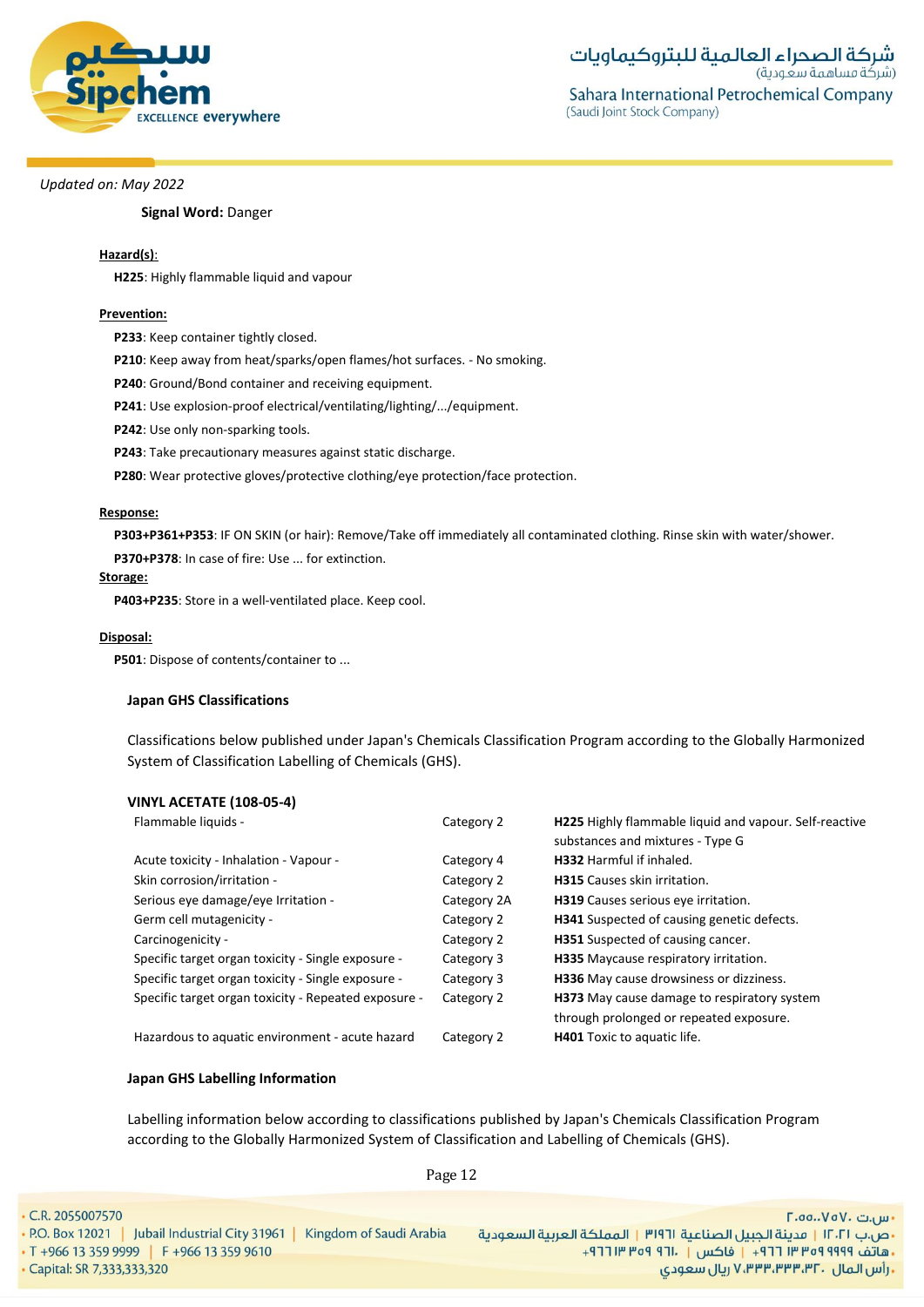

**شركة الصحراء العالمية للبتروكيماويات**<br>(شركة مساهمة سعودية) Sahara International Petrochemical Company (Saudi Joint Stock Company)

*Updated on: May 2022*

**VINYL ACETATE (108-05-4)**

**Symbol(s):**



#### **Hazard(s):**

- **H225**: Highly flammable liquid and vapour
- **H332**: Harmful if inhaled
- **H315**: Causes skin irritation
- **H319**: Causes serious eye irritation
- **H341**: Suspected of causing genetic defects
- **H351**: Suspected of causing cancer
- **H335**: May cause respiratory irritation
- **H336**: May cause drowsiness or dizziness
- **H373**: May cause damage to organs through prolonged or repeated exposure
- **H401**: Toxic to aquatic life

# **Prevention:**

- **P233**: Keep container tightly closed.
- **P210**: Keep away from heat/sparks/open flames/hot surfaces. No smoking.
- **P240**: Ground/Bond container and receiving equipment.
- **P241**: Use explosion-proof electrical/ventilating/lighting/.../equipment.
- **P242**: Use only non-sparking tools.
- **P243**: Take precautionary measures against static discharge.
- **P271**: Use only outdoors or in a well-ventilated area.
- **P280**: Wear protective gloves/protective clothing/eye protection/face protection.
- **P260**: Do not breathe dust/fume/gas/mist/vapours/spray.
- **P264**: Wash ... thoroughly after handling.
- **P201**: Obtain special instructions before use.
- **P202**: Do not handle until all safety precautions have been read and understood.
- **P273**: Avoid release to the environment.

#### **Response:**

- **P308+P313**: IF exposed or concerned: Get medical advice/attention.
- **P304+P340**: IF INHALED: Remove victim to fresh air and keep at rest in a position comfortable for breathing.
- **P312**: Call a POISON CENTER or doctor/physician if you feel unwell.

Page 13

• C.R. 2055007570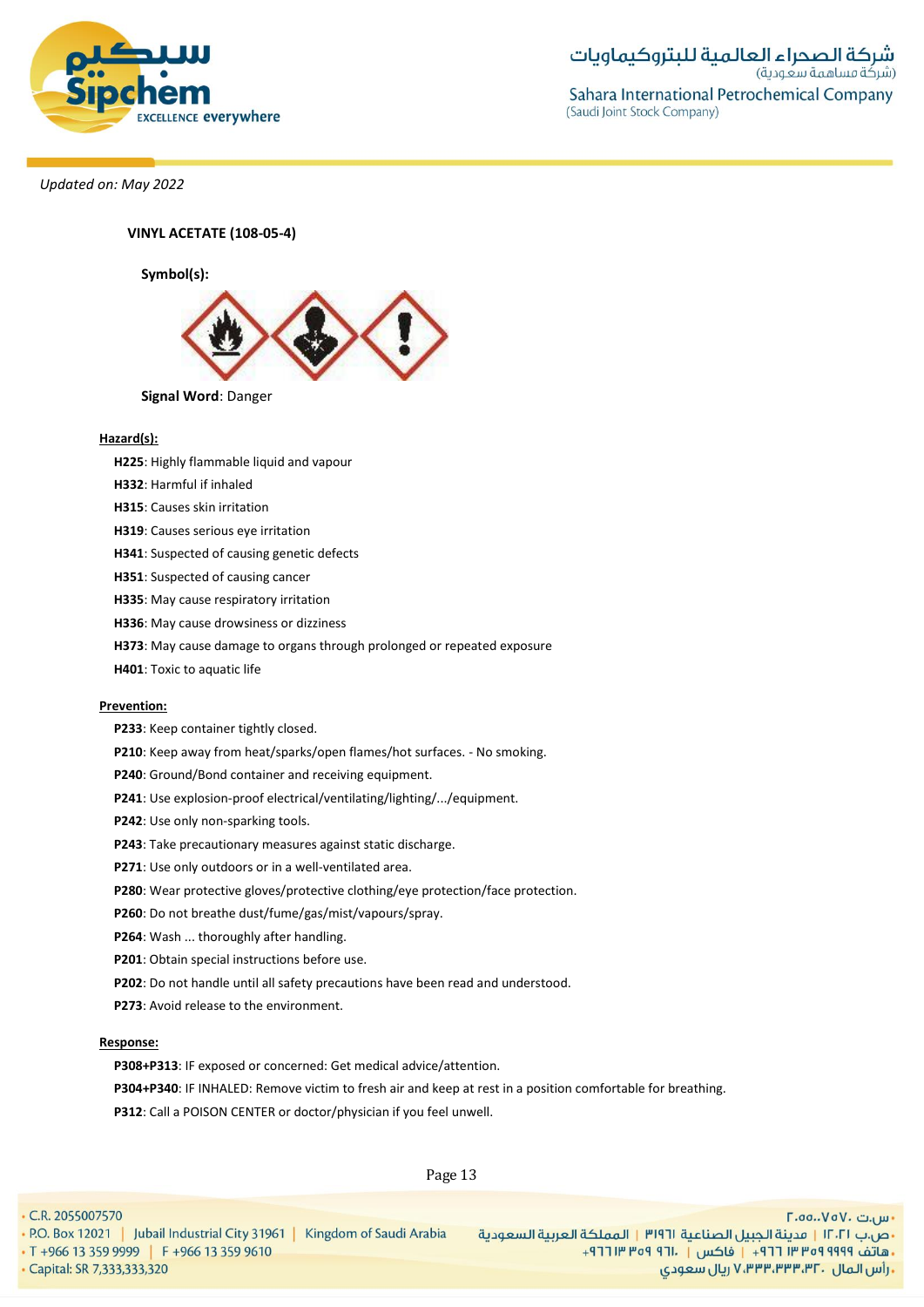

**P305+P351+P338**: IF IN EYES: Rinse cautiously with water for several minutes. Remove contact lenses, if present and easy to do. Continue rinsing.

**P337+P313**: If eye irritation persists: Get medical advice/attention.

**P302+P352**: IF ON SKIN: Wash with plenty of soap and water.

**P303+P361+P353**: IF ON SKIN (or hair): Remove/Take off immediately all contaminated clothing. Rinse skin with water/shower.

**P362+P364**: Take off contaminated clothing and wash it before reuse.

**P332+P313**: If skin irritation occurs: Get medical advice/attention.

**P312**: Call a POISON CENTER or doctor/physician if you feel unwell.

**P321**: Specific treatment (see ... on this label).

**P370+P378**: In case of fire: Use ... for extinction.

### **Storage:**

**P403+P233**: Store in a well-ventilated place. Keep container tightly closed. **P403+P235**: Store in a well-ventilated place. Keep cool. **P405**: Store locked up.

#### **Disposal:**

**MOEL:**

**P501**: Dispose of contents/container to ...

# **Korea GHS Classifications (SV)**

Classifications below published by Korea's Ministry of Environment (MOE), Ministry of Employment and Labor (MOEL) or Office of National Emergency Management (NEMA, physical hazards only).

# **VINYL ACETATE (108-05-4)**

| Flammable liquids -                                  | Category 2  | H225 Highly flammable liquid and vapour.                                                      |
|------------------------------------------------------|-------------|-----------------------------------------------------------------------------------------------|
| Acute toxicity - Inhalation - Vapour -               | Category 4  | <b>H332</b> Harmful if inhaled.                                                               |
| Serious eye damage/eye Irritation -                  | Category 2A | H319 Causes serious eye irritation.                                                           |
| Skin sensitizers -                                   | Category 1  | <b>H317</b> May cause allergic skin reaction.                                                 |
| Germ cell mutagenicity -                             | Category 2  | <b>H341</b> Suspected of causing genetic defects.                                             |
| Carcinogenicity -                                    | Category 2  | <b>H351</b> Suspected of causing cancer.                                                      |
| Specific target organ toxicity - Single exposure -   | Category 3  | H335 May cause respiratory irritation.                                                        |
| Specific target organ toxicity - Repeated exposure - | Category 2  | <b>H373</b> May cause damage to respiratory system<br>through prolonged or repeated exposure. |
| <b>NEMA:</b>                                         |             |                                                                                               |
| Flammable liquids -                                  | Category 2  | H225 Highly flammable liquid and vapour.                                                      |

### **Korea GHS Labelling Information**

Labelling information below according to classifications published by Korea's Ministry of Environment (MOE), Ministry of Employment and Labor (MOEL) or Office of National Emergency Management (NEMA, physical hazards only).

### **VINYL ACETATE (108-05-4)**

 $\cdot$  C

| R. 2055007570                                                         | $\Gamma$ .00.، $\mathsf{V}$ ٥٧، س ا                                 |
|-----------------------------------------------------------------------|---------------------------------------------------------------------|
| O. Box 12021   Jubail Industrial City 31961   Kingdom of Saudi Arabia | ·ص.ب ١٢٠٢١   مدينة الجبيل الصناعية ٣١٩٦١   المملكة العربية السعودية |
| $+966$ 13 359 9999 F +966 13 359 9610                                 | •هاتف ٩٩٩٩ ٩٩٩ ٣١ ٣٦٦ - إ فاكس   ١٦٠ ٩٥٩ ٣ ١٣ ٢٦٦ +                 |
| apital: SR 7,333,333,320                                              | ـ رأس المال ۷٬۳۳۳٬۳۳۳٬۳۲۰ ریال سعودی                                |

Page 14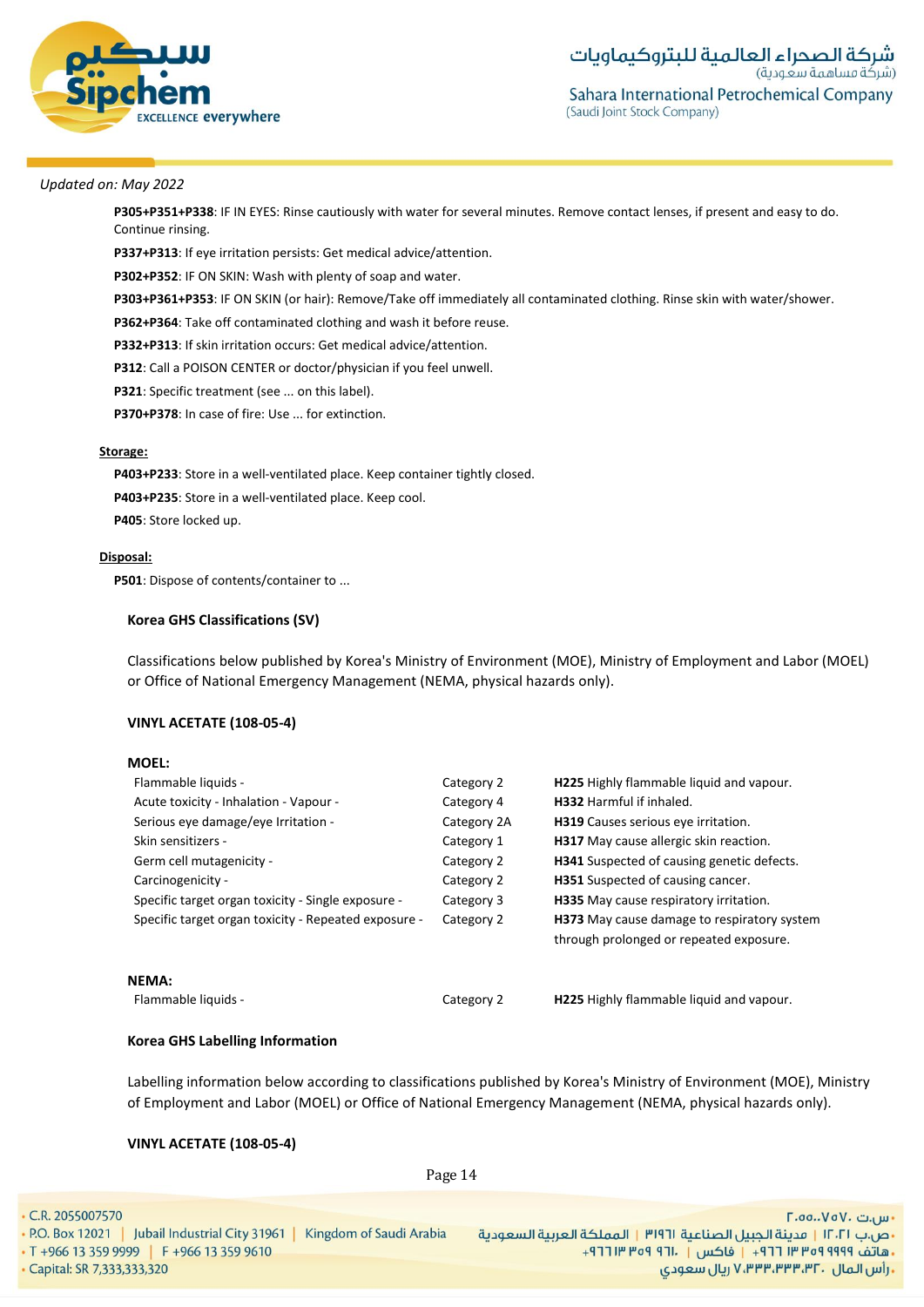



# **Hazard(s):**

**H225**: Highly flammable liquid and vapour

- **H332**: Harmful if inhaled
- **H319**: Causes serious eye irritation
- **H317**: May cause allergic skin reaction
- **H341**: Suspected of causing genetic defects
- **H351**: Suspected of causing cancer
- **H335**: May cause respiratory irritation
- **H373**: May cause damage to organs through prolonged or repeated exposure

#### **Prevention:**

- **P233**: Keep container tightly closed.
- **P210**: Keep away from heat/sparks/open flames/hot surfaces. No smoking.
- **P240**: Ground/Bond container and receiving equipment.
- **P241**: Use explosion-proof electrical/ventilating/lighting/.../equipment.
- **P242**: Use only non-sparking tools.
- **P243**: Take precautionary measures against static discharge.
- **P271**: Use only outdoors or in a well-ventilated area.
- **P272**: Contaminated work clothing should not be allowed out of the workplace.
- **P280**: Wear protective gloves/protective clothing/eye protection/face protection.
- **P260**: Do not breathe dust/fume/gas/mist/vapours/spray.
- **P264**: Wash ... thoroughly after handling.
- **P201**: Obtain special instructions before use.
- **P202**: Do not handle until all safety precautions have been read and understood.

#### **Response:**

**P308+P313**: IF exposed or concerned: Get medical advice/attention.

**P304+P340**: IF INHALED: Remove victim to fresh air and keep at rest in a position comfortable for breathing.

**P312**: Call a POISON CENTER or doctor/physician if you feel unwell.

**P305+P351+P338**: IF IN EYES: Rinse cautiously with water for several minutes. Remove contact lenses, if present and easy to do. Continue rinsing.

**P337+P313**: If eye irritation persists: Get medical advice/attention.

**P302+P352**: IF ON SKIN: Wash with plenty of soap and water.

**P303+P361+P353**: IF ON SKIN (or hair): Remove/Take off immediately all contaminated clothing. Rinse skin with water/shower.

Page 15

| $\cdot$ C.R. 2055007570                                                   | $\Gamma$ .00.، $V$ o $V$ ، سى بى                                    |
|---------------------------------------------------------------------------|---------------------------------------------------------------------|
| • P.O. Box 12021   Jubail Industrial City 31961   Kingdom of Saudi Arabia | ·ص.ب ١٢٠٢١   مدينة الجبيل الصناعية ٣١٩٦١   المملكة العربية السعودية |
| $\cdot$ T +966 13 359 9999 F +966 13 359 9610                             | ـ هاتف ٩٩٩٩ ٩٩٩٩ ٣٦٦ = ١   فاكس   . ١٦٦ ٩٥٩ ١٣ ١٦٦ +                |
| Capital: SR 7,333,333,320                                                 | ۰٫ رأس الـمال ۷٬۳۳۳٬۳۳۳٬۳۲۰ ریال سعودی                              |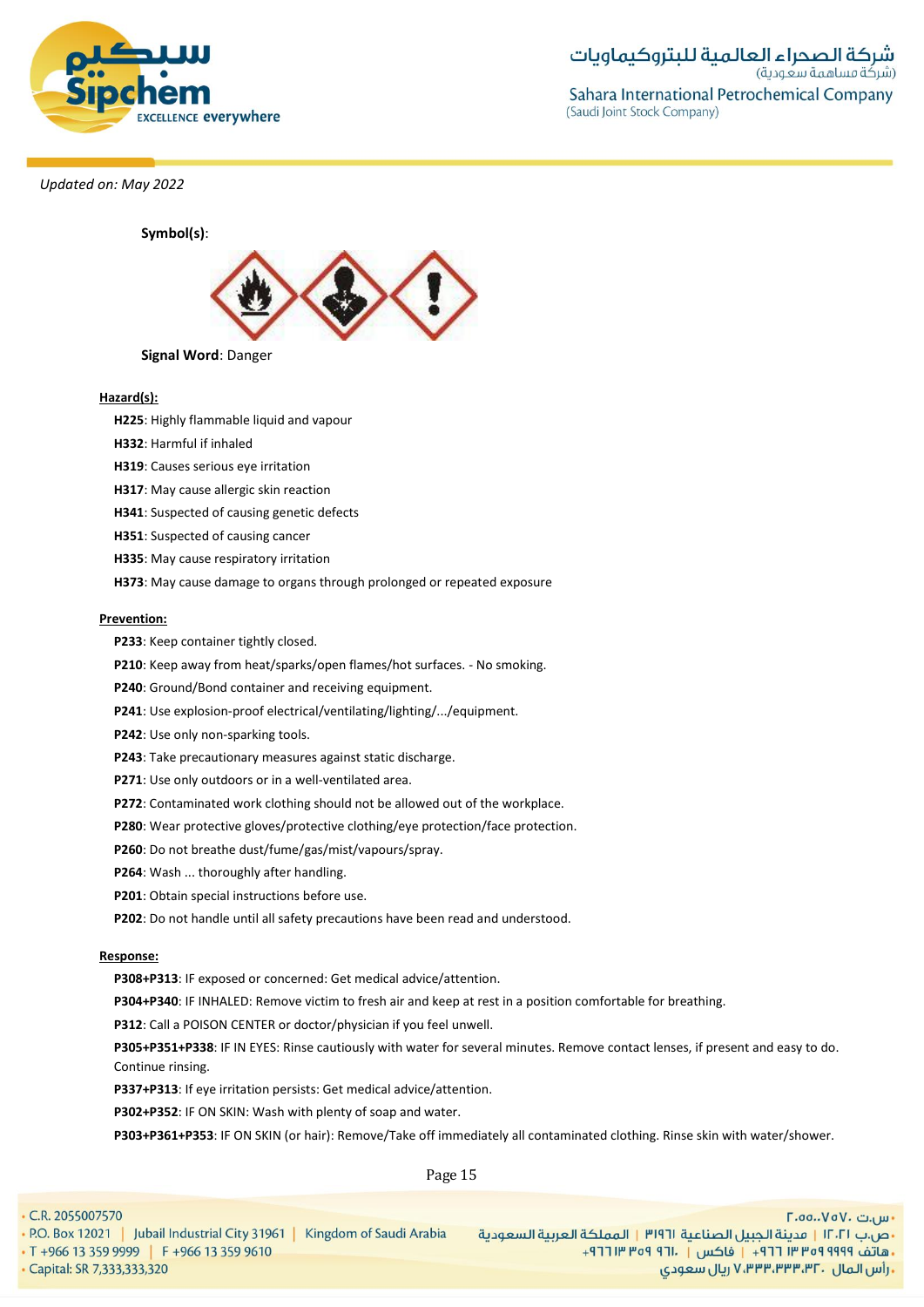

**P362+P364**: Take off contaminated clothing and wash it before reuse. **P333+P313**: If skin irritation or rash occurs: Get medical advice/attention. **P312**: Call a POISON CENTER or doctor/physician if you feel unwell. **P321**: Specific treatment (see ... on this label). **P370+P378**: In case of fire: Use ... for extinction.

#### **Storage:**

**P403+P233**: Store in a well-ventilated place. Keep container tightly closed. **P403+P235**: Store in a well-ventilated place. Keep cool. **P405**: Store locked up.

#### **Disposal:**

**P501**: Dispose of contents/container to ...

### **Symbol(s):**



#### **Signal Word**: Danger

### **Hazard(s):**

**H225**: Highly flammable liquid and vapour

# **Prevention:**

**P233**: Keep container tightly closed.

**P210**: Keep away from heat/sparks/open flames/hot surfaces. - No smoking.

**P240**: Ground/Bond container and receiving equipment.

**P241**: Use explosion-proof electrical/ventilating/lighting/.../equipment.

**P242**: Use only non-sparking tools.

**P243**: Take precautionary measures against static discharge.

**P280**: Wear protective gloves/protective clothing/eye protection/face protection.

#### **Response:**

**P303+P361+P353**: IF ON SKIN (or hair): Remove/Take off immediately all contaminated clothing. Rinse skin with water/shower. **P370+P378**: In case of fire: Use ... for extinction.

### **Storage:**

**P403+P235**: Store in a well-ventilated place. Keep cool.

#### **Disposal:**

**P501**: Dispose of contents/container to ...

Page 16

• C.R. 2055007570

· Capital: SR 7,333,333,320

- س.ت ۷۵۷۰، ۲.۵۵.۰۷۵ - ص.ب IT، 1 | مدينة الجبيل الصناعية 1911 | المملكة العربية السعودية | P.O. Box 12021 | Jubail Industrial City 31961 | Kingdom of Saudi Arabia<br>- هاتف 1919 Pre 13 359 9999 | F +966 13 359 9610 **, رأس المال ۷٬۳۳۳٬۳۳۰٬۳۲۰ ریال سعودی**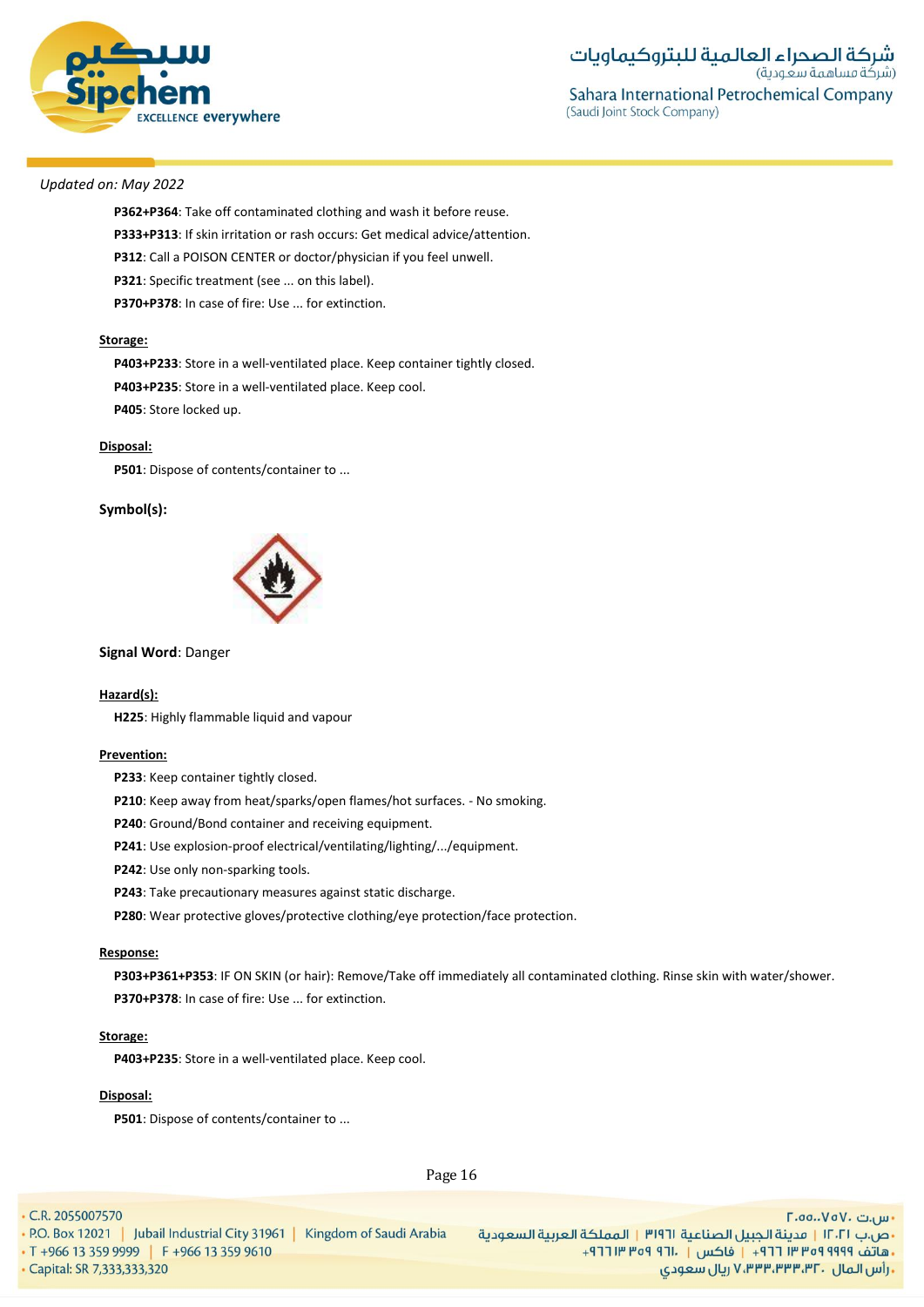

# **New Zealand GHS Classifications**

Classifications below according to the Environmental Risk Management Authority's (ERMA) Hazardous Substances and New Organisms (HSNO) Act, as amended.

# **VINYL ACETATE (108-05-4)**

Approval: HSR001235

| Flammable liquids -                                  | Category 2  | H225 Highly flammable liquid and vapour.                                                         |
|------------------------------------------------------|-------------|--------------------------------------------------------------------------------------------------|
| Acute toxicity - Oral -                              | Category 4  | <b>H302</b> Harmful if swallowed.                                                                |
| Acute toxicity - Dermal -                            | Category 4  | H312 Harmful in contact with skin.                                                               |
| Acute toxicity - Inhalation -                        | Category 3  | <b>H331</b> Toxic if inhaled.                                                                    |
| Skin corrosion/irritation -                          | Category 2  | <b>H315</b> Causes skin irritation.                                                              |
| Serious eye damage/eye Irritation -                  | Category 2A | H319 Causes serious eye irritation.                                                              |
| Germ cell mutagenicity -                             | Category 1  | <b>H340</b> May cause genetic defects.                                                           |
| Carcinogenicity -                                    | Category 2  | <b>H351</b> Suspected of causing cancer.                                                         |
| Reproductive Toxicity -                              | Category 2  | <b>H361</b> Suspected of damaging fertility of the unborn<br>child.                              |
| Specific target organ toxicity - Repeated exposure - |             |                                                                                                  |
| Inhalation -                                         | Category 2  | H373 May cause damage to respiratory tract through<br>prolonged or repeated exposure if inhaled. |
| Hazardous to aquatic environment - acute hazard -    | Category 2  | <b>H401</b> Toxic to aquatic life.                                                               |
| Hazardous to aquatic environment - acute hazard -    | Category 3  | H402Harmful to aquatic life.                                                                     |
| Terrestrial Vertebrate Ecotoxicity -                 | Category 3  | <b>H433</b> Harmful to terrestrial vertebrates.                                                  |

# **New Zealand GHS Labelling Information**

Labelling information below according to classifications published by New Zealand's Environmental Risk Management Authority's (ERMA) Hazardous Substances and New Organisms (HSNO) Act, as amended.

# **VINYL ACETATE (108-05-4)**

**Symbol(s)**:



# **Signal Word**: Danger

### **Hazard(s):**

**H225**: Highly flammable liquid and vapour

- **H302**: Harmful if swallowed
- **H312**: Harmful in contact with skin
- **H331**: Toxic if inhaled

Page 17

• C.R. 2055007570

• Capital: SR 7,333,333,320

- س.ت ۷۵۷۰، ۲.۵۵.۰۷۵ - ص.ب IT، السعادية الجبيل الصناعية 1911 | المملكة العربية السعودية | 1961 P.O. Box 12021 | Jubail Industrial City 31961 | Kingdom of Saudi Arabia<br>- هاتف 1919 Pre 1949 | F +966 13 359 9610 | F +966 13 359 9610 | واكس | T + **. رأس المال ۷٬۳۳۳٬۳۳۳٬۳۲۰ ريال سعودی**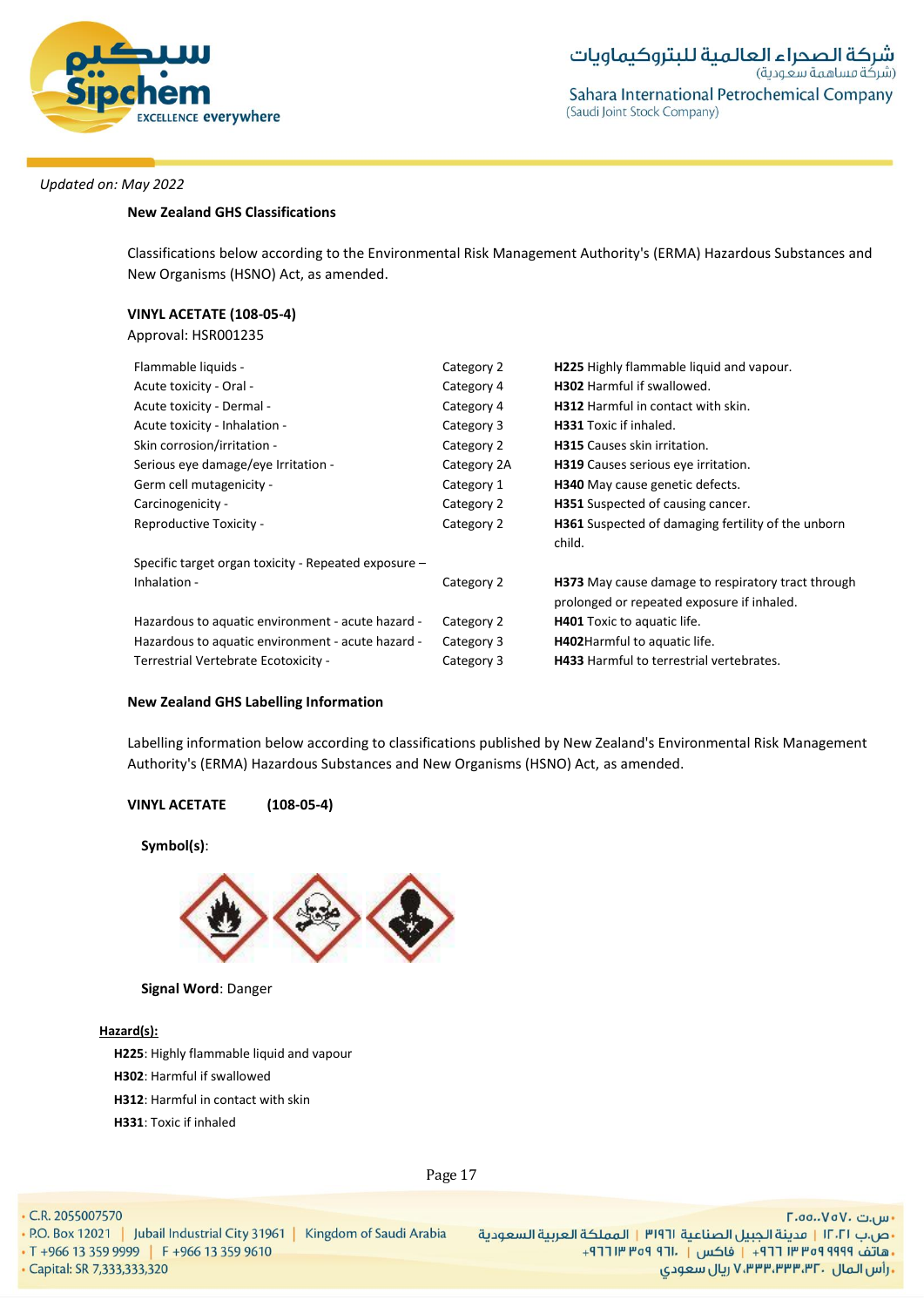

**H315**: Causes skin irritation

- **H319**: Causes serious eye irritation
- **H340**: May cause genetic defects
- **H351**: Suspected of causing cancer
- **H361**: Suspected of damaging fertility or the unborn child
- **H373**: May cause damage to organs through prolonged or repeated exposure
- **H401**: Toxic to aquatic life

**H402**: Harmful to aquatic life

**H433**: Harmful to terrestrial vertebrates

### **Prevention:**

- **P233**: Keep container tightly closed.
- **P210**: Keep away from heat/sparks/open flames/hot surfaces. No smoking.
- **P240**: Ground/Bond container and receiving equipment.
- **P241**: Use explosion-proof electrical/ventilating/lighting/.../equipment.
- **P242**: Use only non-sparking tools.
- **P243**: Take precautionary measures against static discharge.
- **P271**: Use only outdoors or in a well-ventilated area.
- **P280**: Wear protective gloves/protective clothing/eye protection/face protection.
- **P260**: Do not breathe dust/fume/gas/mist/vapours/spray.
- **P264**: Wash ... thoroughly after handling.
- **P201**: Obtain special instructions before use.
- **P202**: Do not handle until all safety precautions have been read and understood.
- **P270**: Do not eat, drink or smoke when using this product.
- **P273**: Avoid release to the environment.

#### **Response:**

**P308+P313**: IF exposed or concerned: Get medical advice/attention.

**P304+P340**: IF INHALED: Remove victim to fresh air and keep at rest in a position comfortable for breathing.

**P311**: Call a POISON CENTER or doctor/physician.

**P305+P351+P338**: IF IN EYES: Rinse cautiously with water for several minutes. Remove contact lenses, if present and easy to do. Continue rinsing.

**P337+P313**: If eye irritation persists: Get medical advice/attention.

**P302+P352**: IF ON SKIN: Wash with plenty of soap and water.

**P312**: Call a POISON CENTER or doctor/physician if you feel unwell.

**P303+P361+P353**: IF ON SKIN (or hair): Remove/Take off immediately all contaminated clothing. Rinse skin with water/shower.

**P362+P364**: Take off contaminated clothing and wash it before reuse.

**P332+P313**: If skin irritation occurs: Get medical advice/attention.

**P301+P312**: IF SWALLOWED: Call a POISON CENTER or doctor/physician if you feel unwell.

**P321**: Specific treatment (see ... on this label).

**P330**: Rinse mouth.

**P370+P378**: In case of fire: Use ... for extinction.

Page 18

• C.R. 2055007570

· Capital: SR 7,333,333,320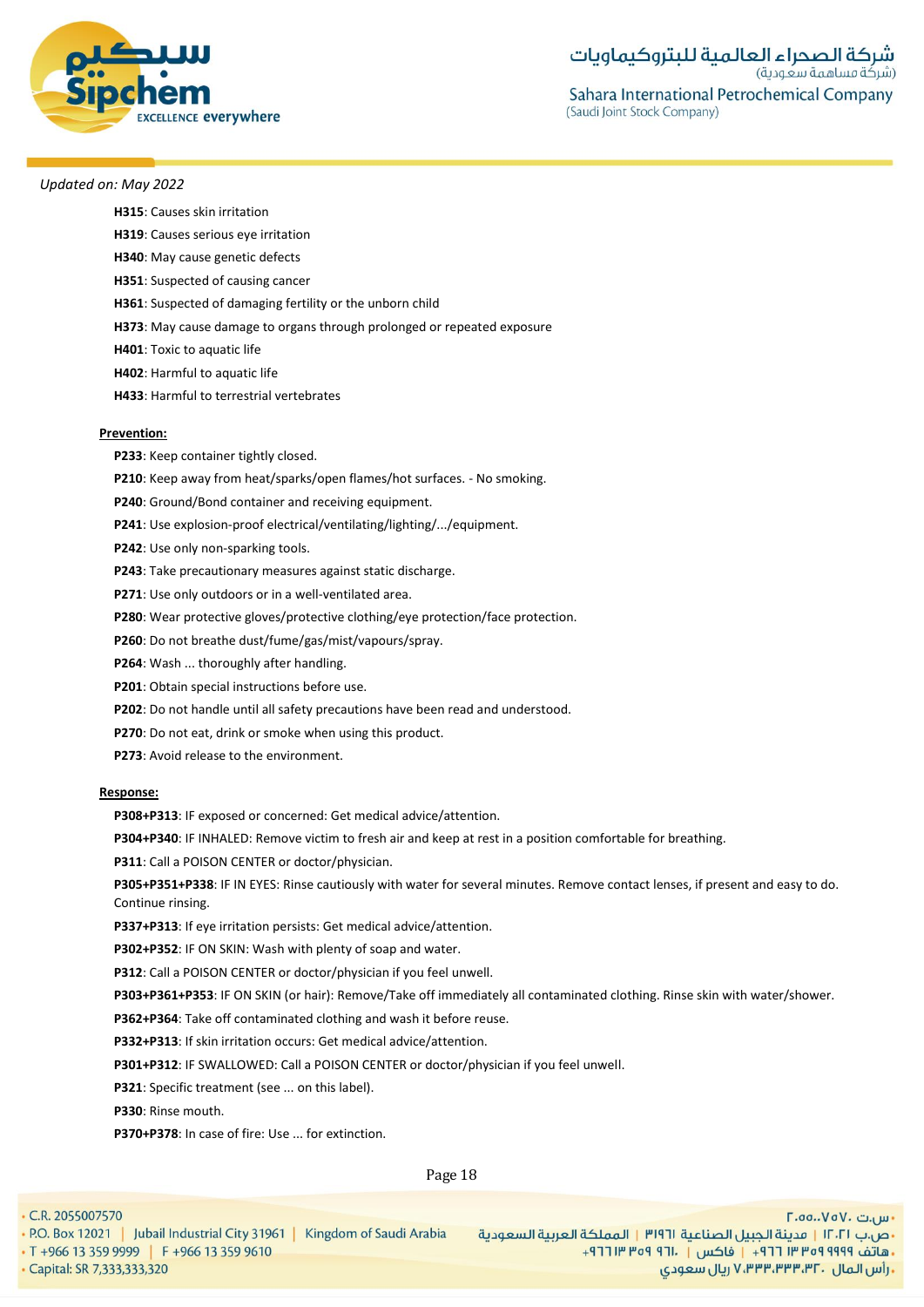

# **Storage:**

**P403+P233**: Store in a well-ventilated place. Keep container tightly closed. **P403+P235**: Store in a well-ventilated place. Keep cool. **P405**: Store locked up.

# **Disposal:**

**P501**: Dispose of contents/container to ...

# **South Africa GHS Classifications**

Information below presented according to the South African Bureau of Standards (SANS 10234:2008 - Globally Harmonized System (GHS) of Classification and Labelling of Chemicals). The information below identifies substances with recommended GHS classifications by CAS or RR numbers and chemical names; the data field contains the word ''Present'' along with any clarifying information in parenthesis.

# **VINYL ACETATE (108-05-4)**

**Listing:** Present

# **Taiwan GHS Classifications**

Information below presented according to Taiwan's Bureau of Standards, Metrology and Inspection (BSMI) of the Ministry of Economic Affairs. This agency has published a series of standards (CNS 15030 1-27 Chemical Classification and Labelling) which provide guidance on classification and labelling of chemicals according to GHS.

# **VINYL ACETATE (108-05-4)**

# **Taiwan:**

| Flammable liquids -                                  | Category 2  | H225 Highly flammable liquid and vapour.                                   |
|------------------------------------------------------|-------------|----------------------------------------------------------------------------|
| Acute toxicity - Oral -                              | Category 5  | H303 May be harmful if swallowed.                                          |
| Acute toxicity - Inhalation -                        | Category 4  | H332 Harmful if inhaled.                                                   |
| Skin corrosion/irritation -                          | Category 3  | H316 Causes mild skin irritation.                                          |
| Serious eye damage/eye Irritation -                  | Category 2A | H319 Causes serious eye irritation.                                        |
| Carcinogenicity -                                    | Category 2  | H351 Suspected of causing cancer.                                          |
| Specific target organ toxicity - Repeated exposure - | Category 2  | H373 May cause damage to organs through prolonged<br>or repeated exposure. |
| Hazardous to aquatic environment - acute hazard -    | Category 3  | H402 Harmful to aquatic life.                                              |

### **Taiwan GHS Labelling Information**

Labelling information below according to classifications published by Taiwan's Bureau of Standards, Metrology and Inspection (BSMI) of the Ministry of Economic Affairs. This agency has published a series of standards (CNS

• C.R. 2055007570 - س.ت ۷۵۷۰، ۲.۵۵.۰۷۵ - ص.ب IT، السعردية الجبيل الصناعية 1911 | المملكة العربية السعودية | 1961 P.O. Box 12021 | Jubail Industrial City 31961 | Kingdom of Saudi Arabia<br>- هاتف 1999 Pre 13 359 9999 | F +966 13 359 9610 . [19] Tre of 911. [19] 19 · Capital: SR 7,333,333,320 **. رأس المال ۷٬۳۳۳٬۳۳۳٬۳۲۰ ريال سعودی** 

Page 19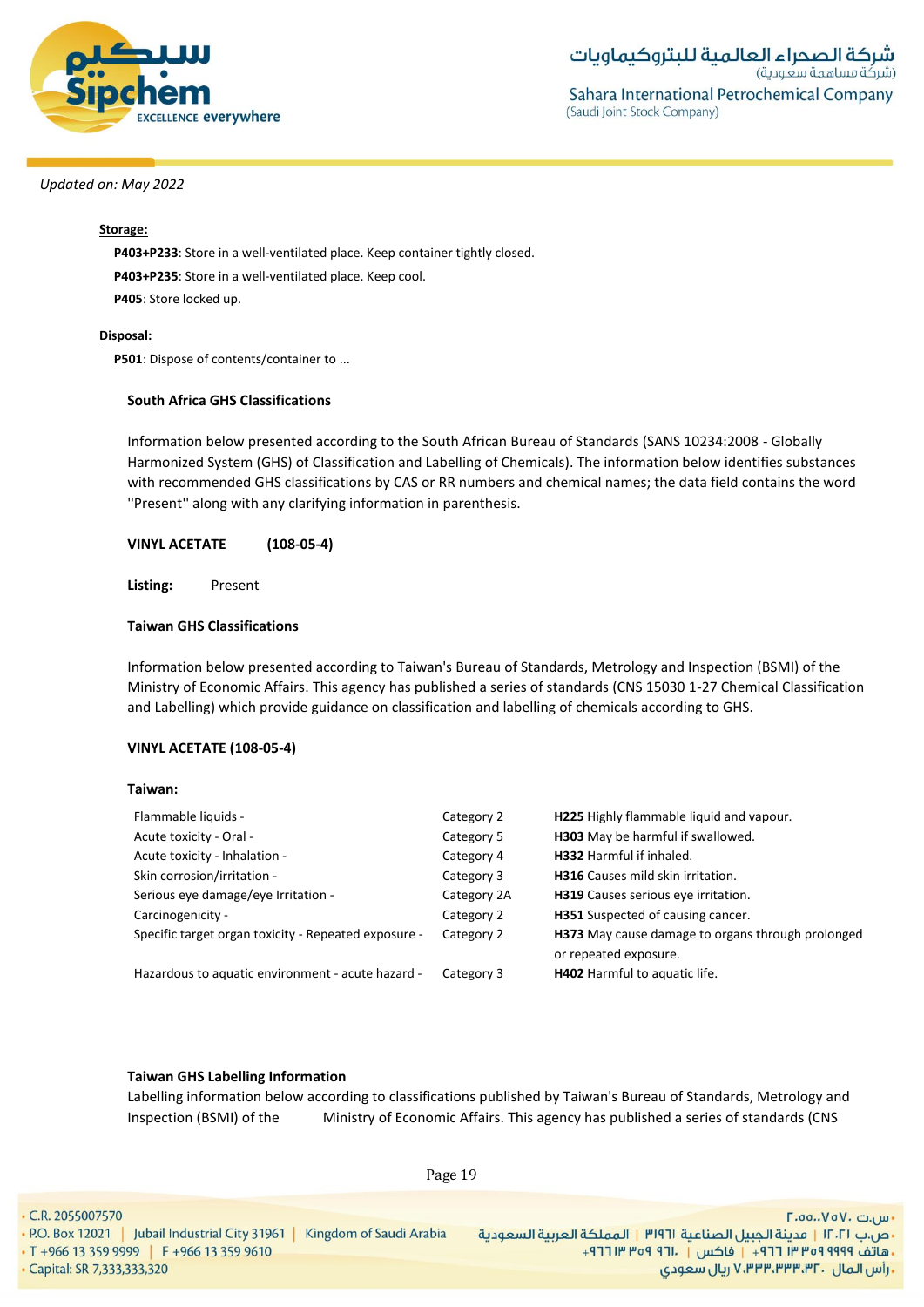

15030 1-27 Chemical Classification and Labelling) which provide guidance on classification and labelling of chemicals according to GHS.

# **VINYL ACETATE (108-05-4)**

# **Symbol(s)**:



### **Signal Word**: Danger

### **Hazard(s):**

- **H225**: Highly flammable liquid and vapour
- **H303**: May be harmful if swallowed
- **H332**: Harmful if inhaled
- **H316**: Causes mild skin irritation
- **H319**: Causes serious eye irritation
- **H351**: Suspected of causing cancer
- **H373**: May cause damage to organs through prolonged or repeated exposure
- **H402**: Harmful to aquatic life

#### **Prevention:**

- **P233**: Keep container tightly closed.
- **P210**: Keep away from heat/sparks/open flames/hot surfaces. No smoking.
- **P240**: Ground/Bond container and receiving equipment.
- **P241**: Use explosion-proof electrical/ventilating/lighting/.../equipment.
- **P242**: Use only non-sparking tools.
- **P243**: Take precautionary measures against static discharge.
- **P271**: Use only outdoors or in a well-ventilated area.
- **P280**: Wear protective gloves/protective clothing/eye protection/face protection.
- **P260**: Do not breathe dust/fume/gas/mist/vapours/spray.
- **P264**: Wash ... thoroughly after handling.
- **P201**: Obtain special instructions before use.
- **P202**: Do not handle until all safety precautions have been read and understood.
- **P273**: Avoid release to the environment.

#### **Response:**

- **P308+P313**: IF exposed or concerned: Get medical advice/attention.
- **P304+P340**: IF INHALED: Remove victim to fresh air and keep at rest in a position comfortable for breathing.
- **P312**: Call a POISON CENTER or doctor/physician if you feel unwell.

Page 20

• C.R. 2055007570 - س.ت ۷۵۷۰، ۲.۵۵.۰۷۵ - ص.ب IT، 1 | مدينة الجبيل الصناعية 1911 | المملكة العربية السعودية | P.O. Box 12021 | Jubail Industrial City 31961 | Kingdom of Saudi Arabia<br>- هاتف 1919 Pre 13 359 9999 | F +966 13 359 9610 ريال سعودي, ۷٬۳۳۳٬۳۳۳٬۳۲۰ ريال سعودي · Capital: SR 7,333,333,320